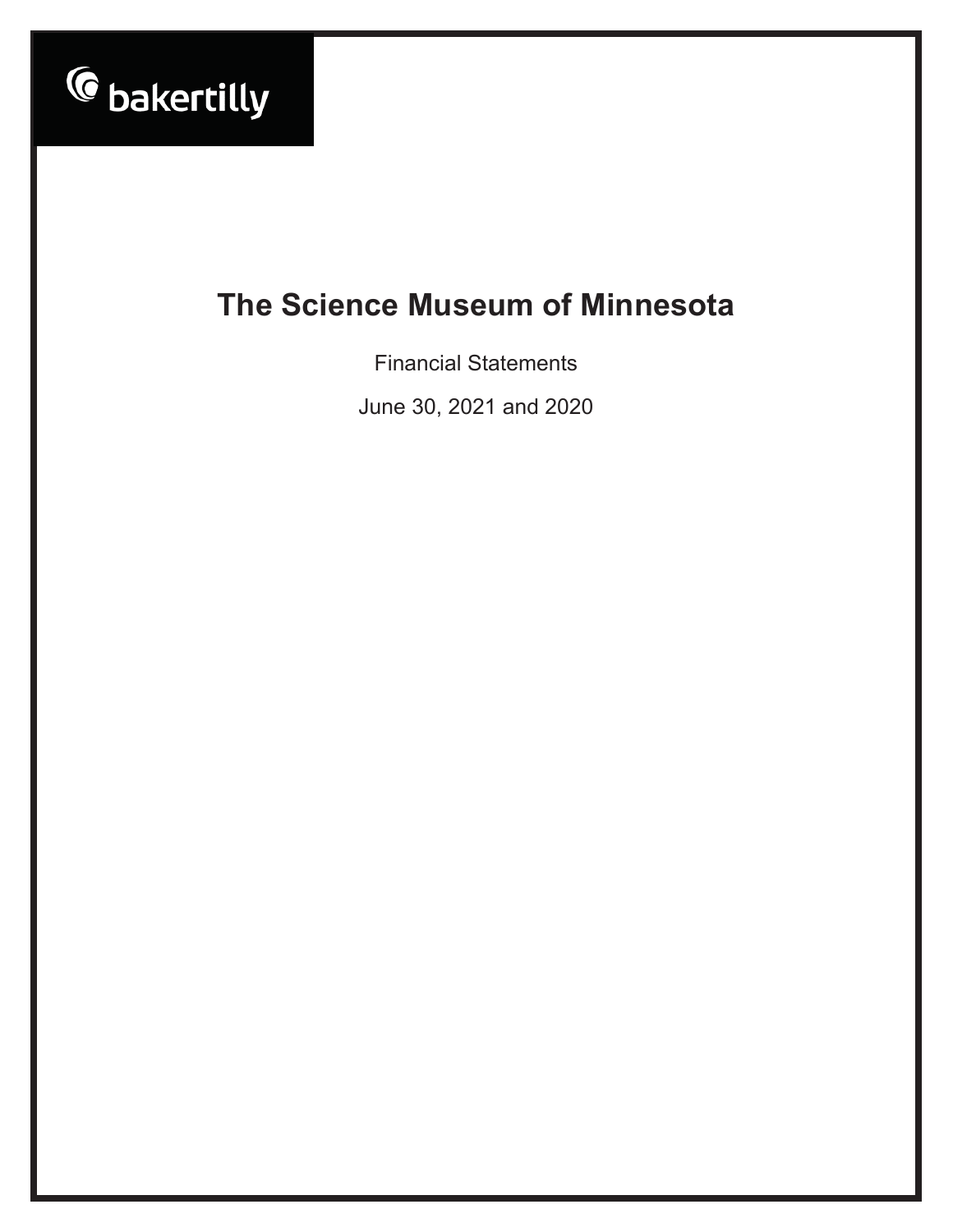Table of Contents June 30, 2021 and 2020

|                                         | Page |
|-----------------------------------------|------|
| <b>Independent Auditors' Report</b>     |      |
| <b>Financial Statements</b>             |      |
| <b>Statements of Financial Position</b> | 3    |
| <b>Statements of Activities</b>         | 4    |
| <b>Statements of Cash Flows</b>         | 6    |
| Notes to Financial Statements           |      |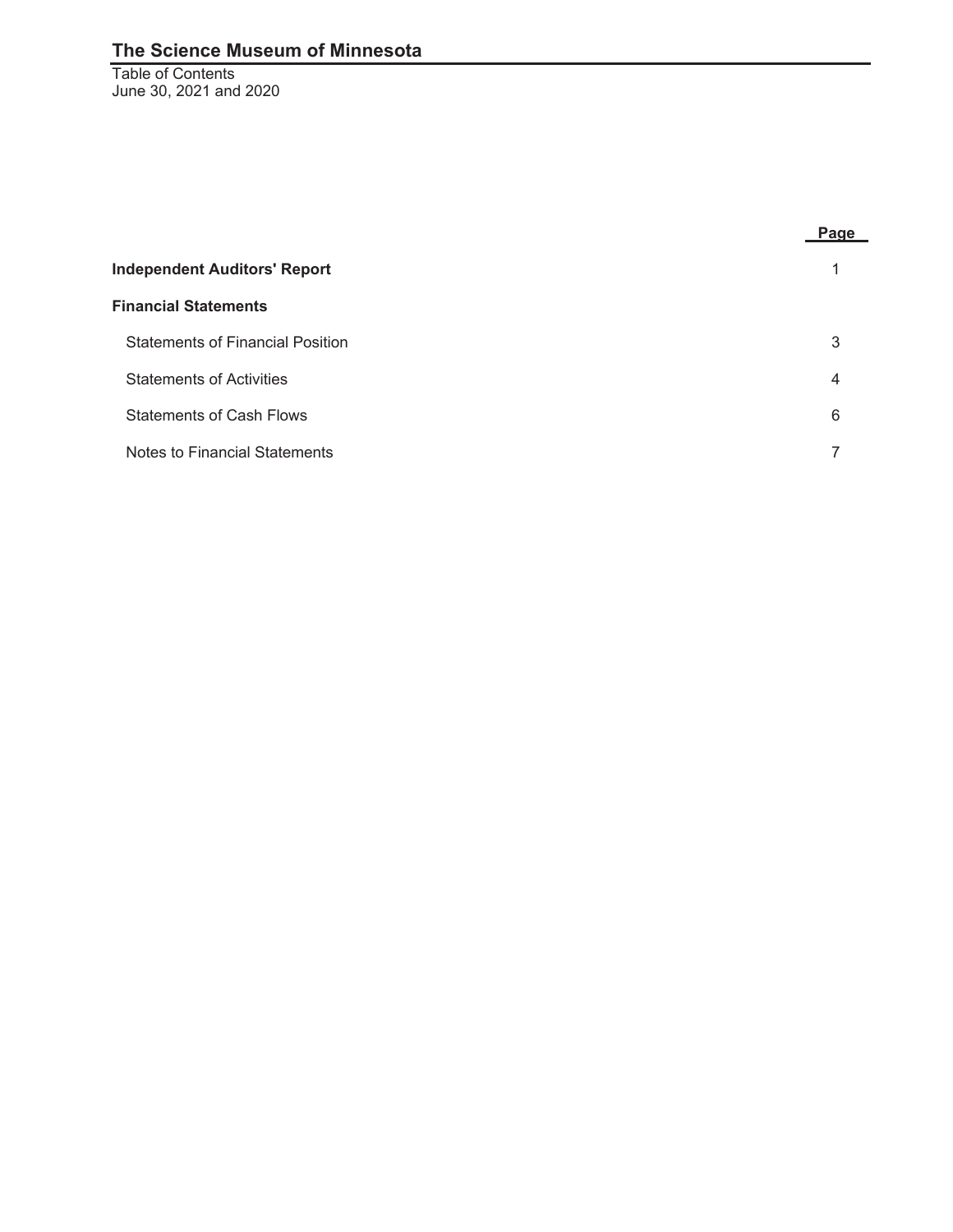

## **Independent Auditors' Report**

To the Board of Trustees of The Science Museum of Minnesota

We have audited the accompanying financial statements of The Science Museum of Minnesota (the Museum), which comprise the statements of financial position as of June 30, 2021 and 2020, and the related statements of activities and cash flows for the years then ended, and the related notes to the financial statements.

#### **Management's Responsibility for the Financial Statements**

Management is responsible for the preparation and fair presentation of these financial statements in accordance with accounting principles generally accepted in the United States of America; this includes the design, implementation, and maintenance of internal control relevant to the preparation and fair presentation of financial statements that are free from material misstatement, whether due to fraud or error.

#### **Auditors' Responsibility**

Our responsibility is to express an opinion on these financial statements based on our audits. We conducted our audits in accordance with auditing standards generally accepted in the United States of America. Those standards require that we plan and perform the audits to obtain reasonable assurance about whether the financial statements are free from material misstatement.

An audit involves performing procedures to obtain audit evidence about the amounts and disclosures in the financial statements. The procedures selected depend on the auditors' judgment, including the assessment of the risks of material misstatement of the financial statements, whether due to fraud or error. In making those risk assessments, the auditor considers internal control relevant to the entity's preparation and fair presentation of the financial statements in order to design audit procedures that are appropriate in the circumstances, but not for the purpose of expressing an opinion on the effectiveness of the entity's internal control. Accordingly, we express no such opinion. An audit also includes evaluating the appropriateness of accounting policies used and the reasonableness of significant accounting estimates made by management, as well as evaluating the overall presentation of the financial statements.

We believe that the audit evidence we have obtained is sufficient and appropriate to provide a basis for our audit opinion.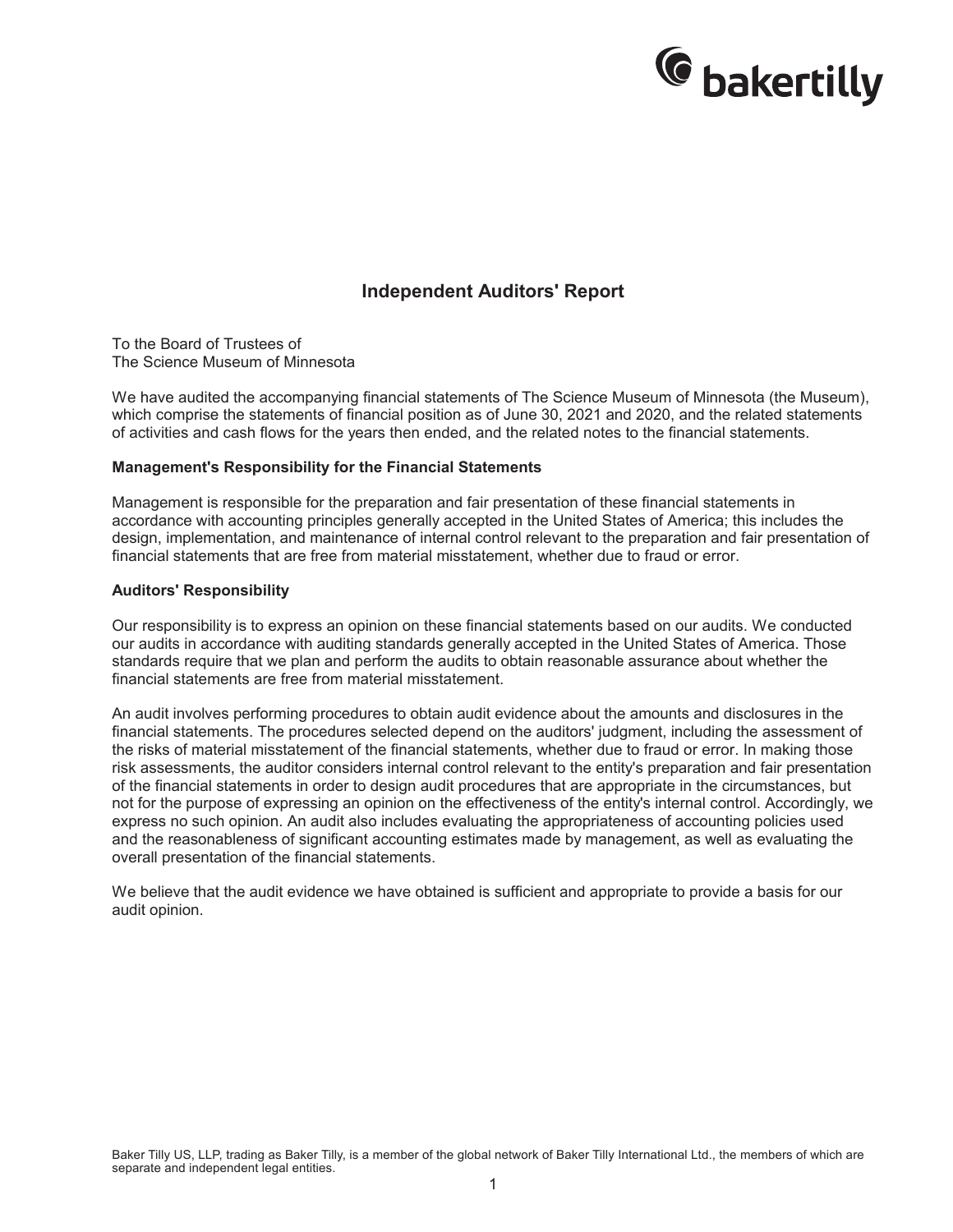#### **Opinion**

In our opinion, the financial statements referred to above present fairly, in all material respects, the financial position of the Museum as of June 30, 2021 and 2020, and the changes in its net assets and its cash flows for the years then ended in accordance with accounting principles generally accepted in the United States of America.

Baker Tilly US, LLP

November 19, 2021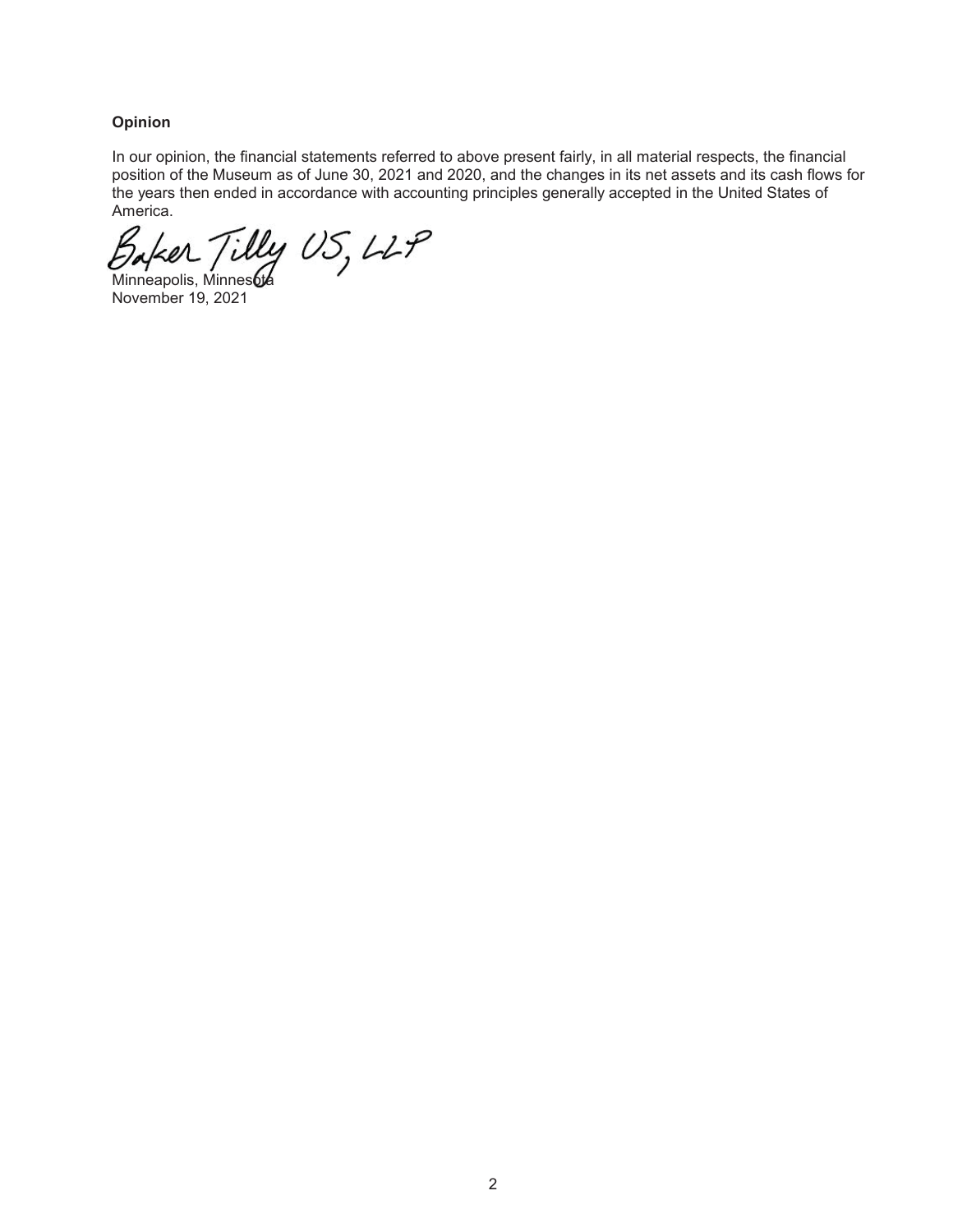Statements of Financial Position June 30, 2021 and 2020

|                                                                      | 2021            |    | 2020        |
|----------------------------------------------------------------------|-----------------|----|-------------|
| <b>Assets</b>                                                        |                 |    |             |
| Cash and cash equivalents                                            | \$<br>1,640,620 | \$ | 4,095,231   |
| Restricted cash                                                      | 1,691,611       |    | 2,000,050   |
| Accounts and grants receivable, less allowance for doubtful accounts |                 |    |             |
| of \$5,000 in 2021 and 2020                                          | 4,196,465       |    | 1,235,452   |
| Contributions receivable, net                                        | 1,213,319       |    | 2,043,125   |
| Inventories                                                          | 209,413         |    | 194,554     |
| Other assets                                                         | 872,719         |    | 662,665     |
| Investments                                                          | 46,562,501      |    | 40,726,423  |
| Property and equipment, net                                          | 81,605,470      |    | 86,830,070  |
| <b>Total assets</b>                                                  | 137,992,118     |    | 137,787,570 |
| <b>Liabilities and Net Assets</b>                                    |                 |    |             |
| <b>Liabilities</b>                                                   |                 |    |             |
| Accounts payable                                                     | \$<br>744,016   | \$ | 628,047     |
| Accrued payroll and other expenses                                   | 2,113,609       |    | 1,981,151   |
| Deferred revenue                                                     | 874,062         |    | 1,118,280   |
| Annuity obligations                                                  | 90,589          |    | 96,552      |
| Interest rate swaps liability                                        | 684,232         |    | 1,107,990   |
| Notes and loan payable                                               | 2,122,311       |    | 4,890,133   |
| Line of credit payable                                               | 2,000,000       |    | 2,000,000   |
| Capital leases payable                                               | 462,835         |    | 605,679     |
| Bonds payable                                                        | 11,270,121      |    | 12,557,024  |
| <b>Total liabilities</b>                                             | 20,361,775      |    | 24,984,856  |
| <b>Net Assets</b>                                                    |                 |    |             |
| Without donor restrictions                                           | 77,412,758      |    | 78,247,105  |
| With donor restrictions                                              | 40,217,585      |    | 34,555,609  |
| Total net assets                                                     | 117,630,343     |    | 112,802,714 |
| Total liabilities and net assets                                     | 137,992,118     | S  | 137,787,570 |

*See notes to financial statements*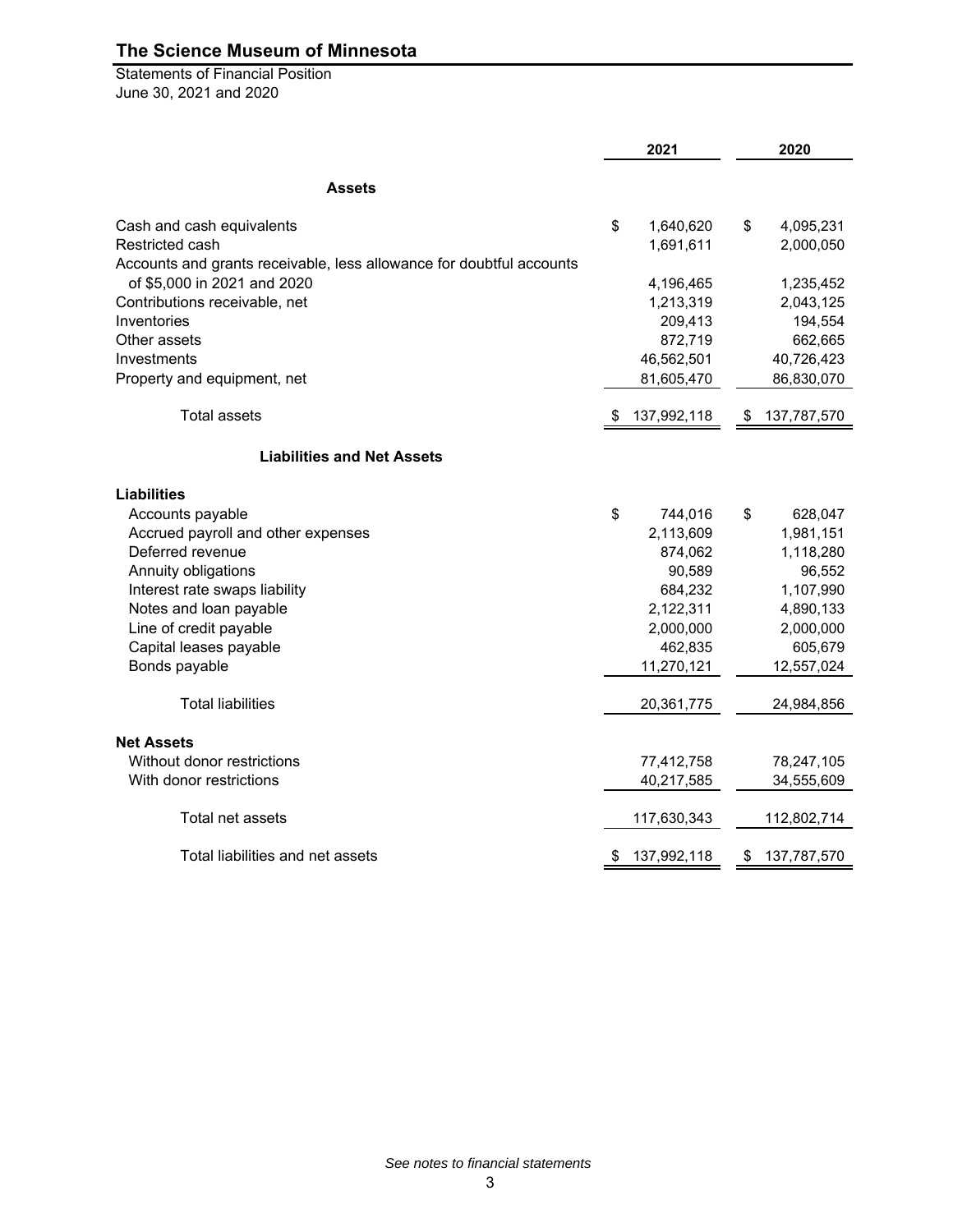## Statement of Activities

Year Ended June 30, 2021

|                                                                | Undesignated            |                   | Property and             |                      | <b>With Donor</b>   |                      |
|----------------------------------------------------------------|-------------------------|-------------------|--------------------------|----------------------|---------------------|----------------------|
|                                                                | Operating               | <b>Designated</b> | Equipment                | <b>Total</b>         | <b>Restrictions</b> | <b>Total</b>         |
| Revenues, Gains and Other Support                              |                         |                   |                          |                      |                     |                      |
| Contributions and grants                                       | 2,935,659<br>\$         | 446,649<br>\$     | \$                       | 3,382,308<br>\$      | \$<br>693,974       | 4,076,282<br>\$      |
| Government grants                                              | 7,136,964               |                   | 128,834                  | 7,265,798            | 215,125             | 7,480,923            |
| Change in beneficial interest in trusts                        |                         |                   |                          |                      | 269,554             | 269,554              |
| Admissions and fees                                            | 1,942,388               | 4,413             |                          | 1,946,801            | 390                 | 1,947,191            |
| Memberships                                                    | 972,926                 |                   |                          | 972,926              |                     | 972,926              |
| Museum shops, sales                                            | 366,758                 |                   |                          | 366,758              |                     | 366,758              |
| Parking ramp                                                   | 128,901                 |                   |                          | 128,901              |                     | 128,901              |
| Film and exhibit fees                                          | 5,027,736               |                   |                          | 5,027,736            |                     | 5,027,736            |
| Investment income (loss)                                       | 35,471                  | (23, 266)         | 160                      | 12,366               |                     | 12,366               |
| Gain on forgiveness of debt                                    | 4,536,500               |                   |                          | 4,536,500            |                     | 4,536,500            |
| Gain on interest rate swaps                                    |                         | 423,758           |                          | 423,757              |                     | 423,757              |
| Gain (loss) on investments                                     | 6,118                   | 3,103,519         | $\overline{\phantom{a}}$ | 3,109,637            | 7,521,771           | 10,631,408           |
|                                                                |                         |                   |                          |                      |                     |                      |
|                                                                | 23,089,421              | 3,955,073         | 128,994                  | 27,173,488           | 8,700,814           | 35,874,302           |
| Appropriation of endowment assets for expenditure              | 4,400,205               | (3, 138, 912)     |                          | 1,261,293            | (1,261,293)         |                      |
| Net assets released from restrictions                          | 1,777,545               |                   |                          | 1,777,545            | (1,777,545)         |                      |
| Capital additions                                              | (635, 912)              |                   | 635,912                  |                      |                     |                      |
| Total revenues, gains and other support                        | 28,631,259              | 816,161           | 764,906                  | 30,212,326           | 5,661,976           | 35,874,302           |
|                                                                |                         |                   |                          |                      |                     |                      |
| <b>Expenses and Transfers of Net Assets</b>                    |                         |                   |                          | 25,114,761           |                     | 25,114,761           |
| Program                                                        | 19,811,660<br>4,019,076 |                   | 5,303,101                | 4,062,733            |                     | 4,062,733            |
| Management and general                                         |                         |                   | 43,657                   |                      |                     | 1,869,179            |
| Fundraising and development                                    | 1,834,253               |                   | 34,926                   | 1,869,179            |                     |                      |
| Allocable expenses:                                            |                         |                   |                          |                      |                     |                      |
| Interest expense                                               | 479,397<br>3,468,198    |                   |                          | 479,397<br>4,204,695 |                     | 479,397<br>4,204,695 |
| Building operations and maintenance<br>Less allocated expenses |                         |                   | 736,497                  |                      |                     |                      |
|                                                                | (4,684,092)             |                   |                          | (4,684,092)          |                     | (4,684,092)          |
| Total expenses                                                 | 24,928,492              |                   | 6,118,181                | 31,046,673           |                     | 31,046,673           |
| Transfers of net assets                                        | 1,439,190               | 234,976           | (1,674,166)              |                      |                     |                      |
| Total expenses and transfers of net assets                     | 26,367,682              | 234,976           | 4,444,015                | 31,046,673           |                     | 31,046,673           |
| Change in net assets                                           | 2,263,577               | 581,185           | (3,679,109)              | (834, 347)           | 5,661,976           | 4,827,629            |
| <b>Net Assets, Beginning</b>                                   | (810, 571)              | 15, 167, 277      | 63,890,399               | 78,247,105           | 34,555,609          | 112,802,714          |
| <b>Net Assets, Ending</b>                                      | 1,453,006<br>\$         | 15,748,462<br>\$  | 60,211,290<br>\$         | 77,412,758<br>\$     | 40,217,585<br>\$    | \$117,630,343        |

*See notes to financial statements*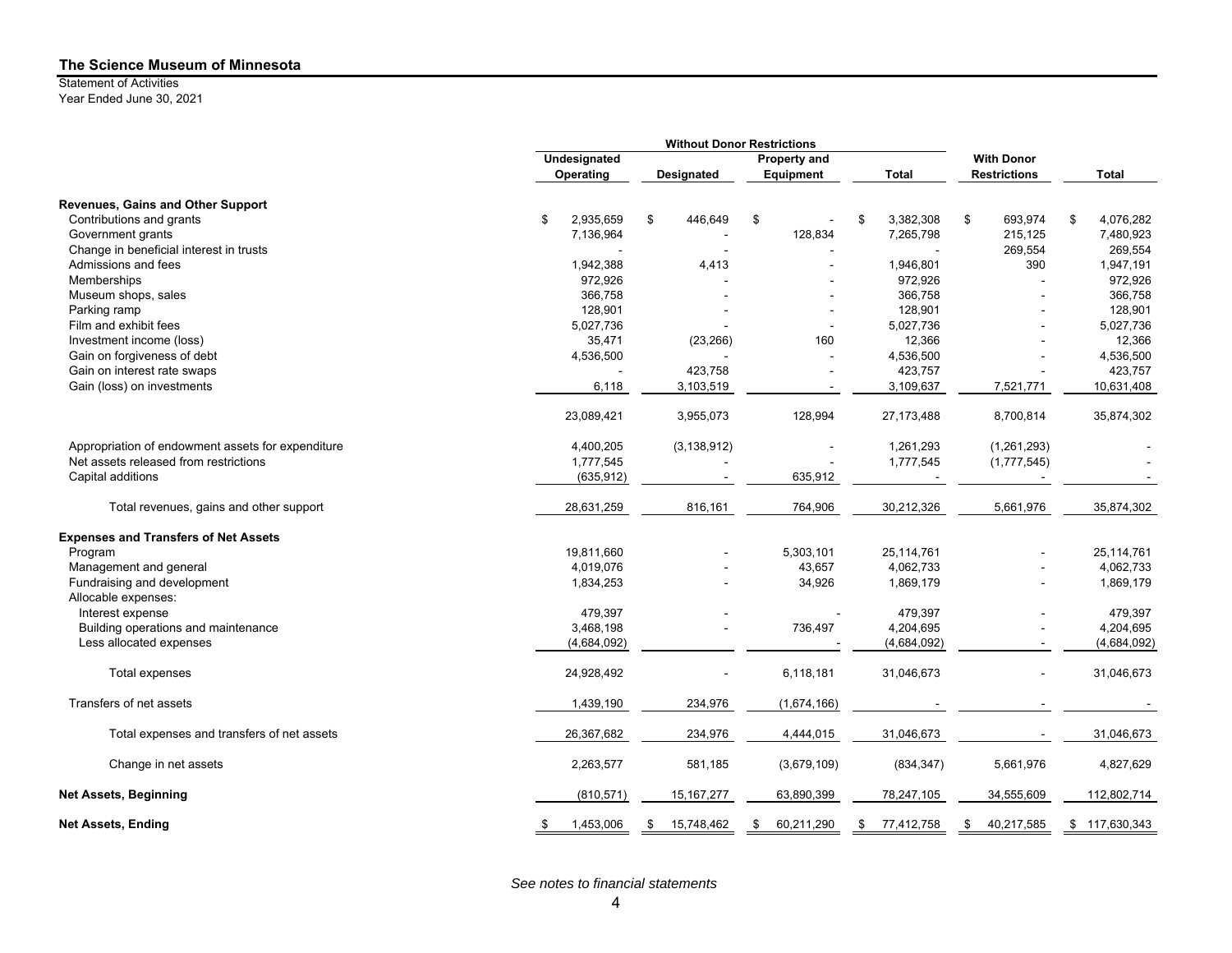## Statement of Activities

Year Ended June 30, 2020

|                                                   | <b>Without Donor Restrictions</b> |                    |                          |                  |                     |                 |
|---------------------------------------------------|-----------------------------------|--------------------|--------------------------|------------------|---------------------|-----------------|
|                                                   | Undesignated                      |                    | <b>Property and</b>      |                  | <b>With Donor</b>   |                 |
|                                                   | Operating                         | Designated         | Equipment                | <b>Total</b>     | <b>Restrictions</b> | <b>Total</b>    |
| Revenues, Gains and Other Support                 |                                   |                    |                          |                  |                     |                 |
| Contributions and grants                          | 4,852,351<br>\$                   | \$<br>301,497      | \$                       | 5,153,848<br>\$  | 1,492,802<br>\$     | 6,646,650<br>\$ |
| Government grants                                 | 4,989,025                         |                    | 2,813,357                | 7,802,382        |                     | 7,802,382       |
| Change in beneficial interest in trusts           |                                   |                    |                          |                  | (6, 222)            | (6, 222)        |
| Admissions and fees                               | 4,973,773                         |                    |                          | 4,973,773        | 3,608               | 4,977,381       |
| Memberships                                       | 2,461,650                         |                    |                          | 2,461,650        |                     | 2,461,650       |
| Museum shops, sales                               | 627,732                           |                    |                          | 627,732          |                     | 627,732         |
| Parking ramp                                      | 1,472,878                         |                    |                          | 1,472,878        |                     | 1,472,878       |
| Film and exhibit fees                             | 4,318,759                         |                    | $\overline{\phantom{a}}$ | 4,318,759        |                     | 4,318,759       |
| Investment income (loss)                          | 59,777                            | (58, 985)          | 50                       | 842              |                     | 842             |
| Loss on interest rate swaps                       |                                   | (287, 115)         |                          | (287, 115)       |                     | (287, 115)      |
| Gain (loss) on investments                        | 143,760                           | (234, 623)         |                          | (90, 863)        | 525,982             | 435,119         |
|                                                   | 23,899,705                        | (279, 226)         | 2,813,407                | 26,433,886       | 2,016,170           | 28,450,056      |
| Appropriation of endowment assets for expenditure | 3.352.996                         | (3,535,652)        | 1,400,000                | 1,217,344        | (1,217,344)         |                 |
| Net assets released from restrictions             | 3,559,940                         |                    |                          | 3,559,940        | (3,559,940)         |                 |
| Capital additions                                 | (2, 188, 288)                     |                    | 2,188,288                |                  |                     |                 |
| Total revenues, gains and other support           | 28,624,353                        | (3,814,878)        | 6,401,695                | 31,211,170       | (2,761,114)         | 28,450,056      |
| <b>Expenses and Transfers of Net Assets</b>       |                                   |                    |                          |                  |                     |                 |
| Program                                           | 25,890,422                        |                    | 5,303,185                | 31,193,607       |                     | 31,193,607      |
| Management and general                            | 4,671,935                         |                    | 40,745                   | 4,712,680        |                     | 4,712,680       |
| Fundraising and development                       | 1,957,886                         |                    | 32,596                   | 1,990,482        |                     | 1,990,482       |
| Allocable expenses:                               |                                   |                    |                          |                  |                     |                 |
| Interest expense                                  | 652,053                           |                    |                          | 652,053          |                     | 652,053         |
| Building operations and maintenance               | 3,639,743                         |                    | 704,222                  | 4,343,965        |                     | 4,343,965       |
| Less allocated expenses                           | (4,996,018)                       |                    |                          | (4,996,018)      |                     | (4,996,018)     |
| Total expenses                                    | 31,816,021                        |                    | 6,080,748                | 37,896,769       |                     | 37,896,769      |
| Transfers of net assets                           | 606,648                           | 808,009            | (1,414,657)              |                  |                     |                 |
| Total expenses and transfers of net assets        | 32,422,669                        | 808,009            | 4,666,091                | 37,896,769       |                     | 37,896,769      |
| Change in net assets                              | (3,798,316)                       | (4,622,887)        | 1,735,604                | (6,685,599)      | (2,761,114)         | (9,446,713)     |
| <b>Net Assets, Beginning</b>                      | 2,987,745                         | 19,790,164         | 62, 154, 795             | 84,932,704       | 37,316,723          | 122,249,427     |
| Net Assets, Ending                                | (810, 571)<br>\$                  | 15, 167, 277<br>\$ | 63,890,399<br>\$         | 78,247,105<br>\$ | 34,555,609<br>S     | \$112,802,714   |

*See notes to financial statements*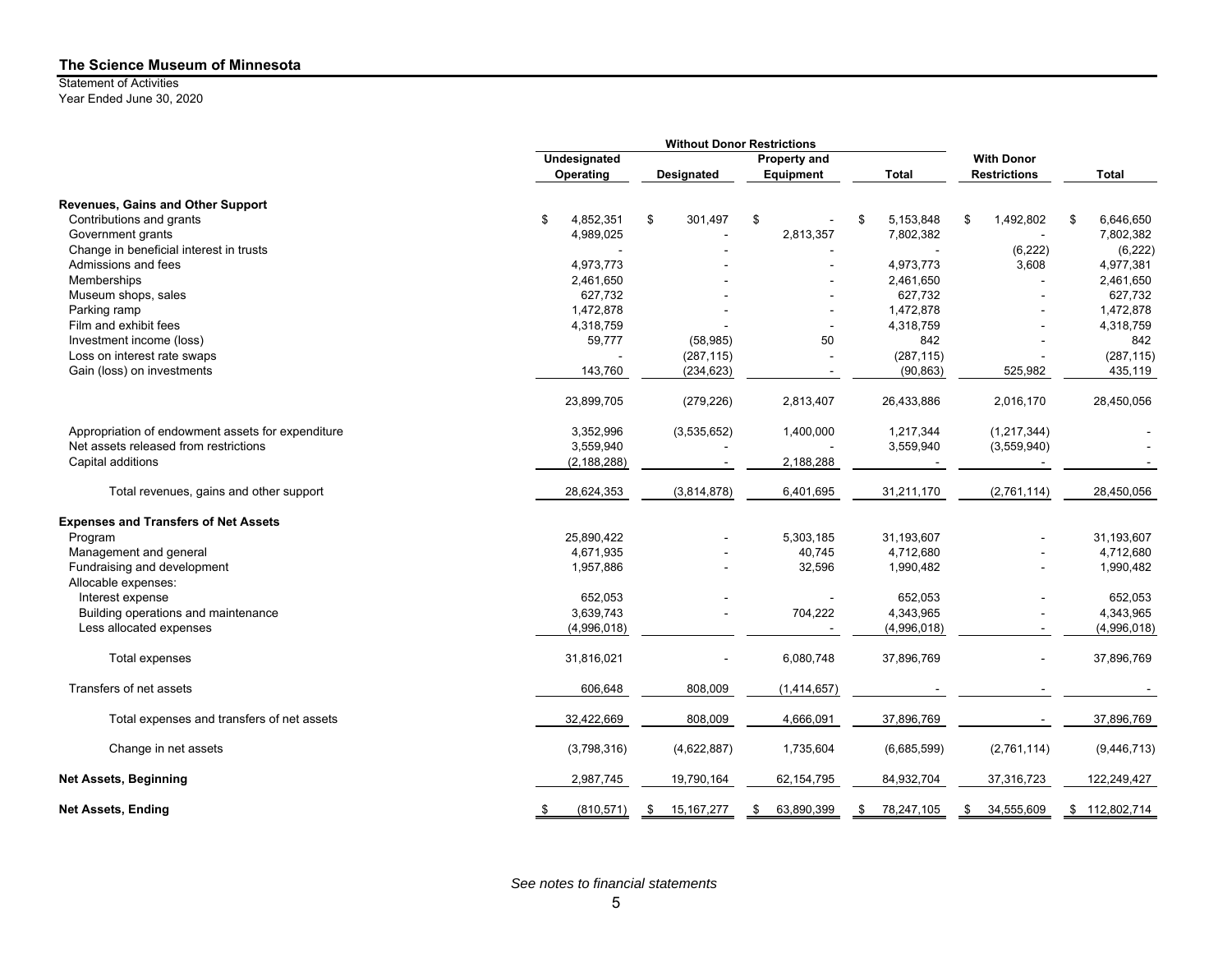## Statements of Cash Flows

Years Ended June 30, 2021 and 2020

|                                                            | 2021 |                |    | 2020           |
|------------------------------------------------------------|------|----------------|----|----------------|
| <b>Cash Flows From Operating Activities</b>                |      |                |    |                |
| Change in net assets                                       | \$   | 4,827,629      | \$ | (9,446,713)    |
| Adjustments to reconcile change in net assets to net cash  |      |                |    |                |
| flows from operating activities:                           |      |                |    |                |
| Depreciation and amortization                              |      | 6,118,181      |    | 6,075,748      |
| Amortization of bond issuance costs                        |      | 13,097         |    | 83,272         |
| Loss on disposals of property and equipment                |      |                |    | 62,042         |
| In-kind contribution                                       |      |                |    | (36, 264)      |
| Gain on forgiveness of debt                                |      | (4,536,500)    |    |                |
| Gain on investments                                        |      | (10, 761, 330) |    | (556, 358)     |
| (Gain) loss on interest rate swaps                         |      | (423, 758)     |    | 287,115        |
| Change in beneficial interest in trusts:                   |      | (269, 554)     |    | 6,222          |
| Change in operating assets and liabilities:                |      |                |    |                |
| Accounts receivable, net                                   |      | (2,961,013)    |    | 4,428,687      |
| Contributions receivable, net, operations                  |      | 829,806        |    | 641,818        |
| Inventories                                                |      | (14, 859)      |    | (20, 461)      |
| Other assets                                               |      | (210, 054)     |    | 225,995        |
| Accounts payable                                           |      | 120,912        |    | (471, 863)     |
| Accrued payroll and other expenses                         |      | 132,458        |    | (15,896)       |
| Deferred revenue                                           |      | (244, 218)     |    | (487, 291)     |
| Annuity obligations                                        |      | (5,963)        |    | 23,618         |
| Net cash flows from operating activities                   |      | (7,385,166)    |    | 799,671        |
| <b>Cash Flows From Investing Activities</b>                |      |                |    |                |
| Sales of investments                                       |      | 6,310,581      |    | 13,373,949     |
| Purchases of investments                                   |      | (1, 115, 775)  |    | (5,788,697)    |
| Additions to property and equipment                        |      | (898, 524)     |    | (10, 884, 804) |
| Net cash flows from investing activities                   |      | 4,296,282      |    | (3,299,552)    |
| <b>Cash Flows From Financing Activities</b>                |      |                |    |                |
| Payments on capital leases payable                         |      | (142, 844)     |    | (166, 466)     |
| Payments on notes and loan payable                         |      | (231, 322)     |    | (214, 657)     |
| Proceeds from notes and loan payable                       |      | 2,000,000      |    | 4,536,500      |
| Proceeds from line of credit payable                       |      |                |    | 2,000,000      |
| Payments on bond issuance costs                            |      |                |    | (146, 250)     |
| Payments on bonds payable                                  |      | (1,300,000)    |    | (1,200,000)    |
| Proceeds on bonds payable                                  |      |                |    | 2,000,000      |
| Contributions received restricted for long-term investment |      |                |    | 75,000         |
| Net cash flows from financing activities                   |      | 325,834        |    | 6,884,127      |
| Net change in cash and cash equivalents                    |      | (2,763,050)    |    | 4,384,246      |
| Cash, Cash Equivalents and Restricted Cash Beginning       |      | 6,095,281      |    | 1,711,035      |
| Cash, Cash Equivalents and Restricted Cash Ending          | \$   | 3,332,231      | \$ | 6,095,281      |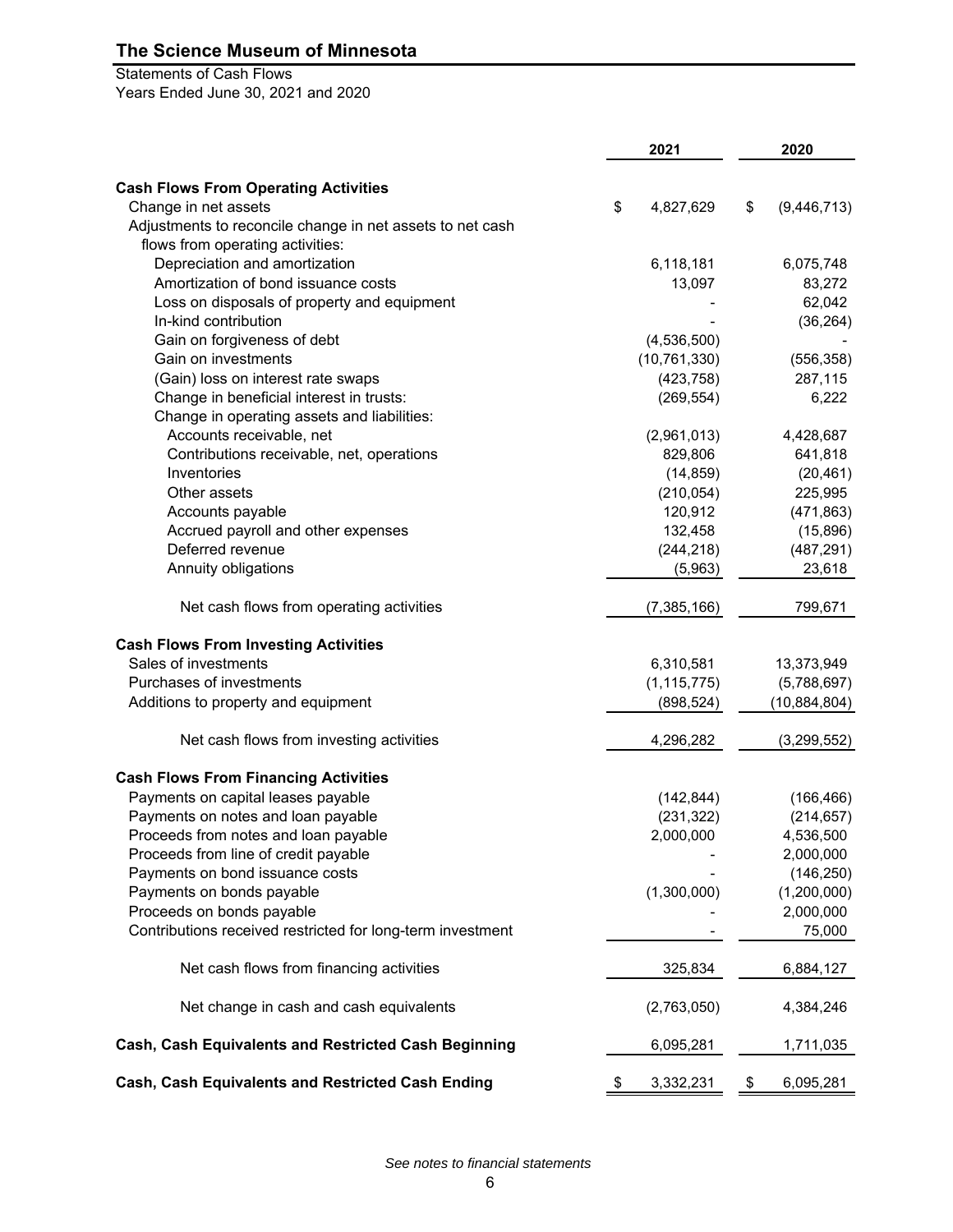#### **1. Significant Accounting Policies**

The Science Museum of Minnesota (the Museum) is a Minnesota nonprofit corporation. The Museum is one of the state's oldest and best known cultural institutions with its headquarters in downtown Saint Paul. Its mission is to "Turn on the Science: Inspire learning. Inform policy. Improve lives" and its vision is "a world where everyone has the power to use science to make lives better." The Museum is a resource that creates and presents science, technology, engineering and math learning experiences reaching all of Minnesota's 87 counties, engaging core audiences, K-12 students, and teachers and administrators. The Museum's primary facility is a cornerstone of downtown Saint Paul's riverfront revitalization and serves more than three-quarters of a million people each year with a unique combination of classes and camps, teacher training, resident and touring exhibits, giant screen Omnitheater films and special events. The Museum is the most visited museum in a five state region and consistently chosen as a favorite for family and school field trip outings. The more significant accounting policies are summarized below:

#### **Net Asset Classifications**

For the purposes of financial reporting, the Museum classifies resources into two net asset categories pursuant to any donor-imposed restrictions and applicable law. Accordingly, the net assets of the Museum are classified in the accompanying financial statements in the categories that follow:

**Net Assets Without Donor Restrictions** - Net assets that are not subject to donor-imposed stipulations.

**Net Assets With Donor Restrictions** - Net assets subject to donor-imposed stipulations that will be met by action of the Museum and/or the passage of time. Other donor-imposed restrictions are perpetual in nature, where the donor stipulates that resources be maintained by the Museum. Generally, the donors of these assets permit the Museum to use all or part of the income earned on related investments for general or specific purposes.

Revenues from sources other than contributions are generally reported as increases in net assets without donor restrictions. The Museum generates revenue from operations through admissions and fees, memberships, Museum shop sales, the parking ramp and film and exhibit fees. Expenses are reported as decreases in net assets without donor restrictions. Income earned on donor restricted funds is initially classified as net assets with donor restrictions and is reclassified as net assets without donor restrictions when expenses are incurred for their intended purpose.

Net assets without donor restrictions include the current operating, management designated, unrestricted long-term investment and property accounts. Net assets without donor restrictions include net assets that have been designated by the Board of Trustees or Museum administration for programs and the changes in net assets related thereto. Unrestricted long-term investment accounts are assets that have been designated by the Board of Trustees to function as endowments and the related changes in net assets.

In the absence of donor stipulations or law to the contrary, gains and losses on investments of a donorrestricted endowment fund change net assets with donor restrictions. Gains and losses on investments of endowment funds created by a board designation of funds without donor restrictions are classified as changes in net assets without donor restrictions.

Unconditional contributions, including promises to give, are recognized as revenues in the period received and are reported as increases in the appropriate categories of net assets in accordance with donor restrictions. Expirations of net assets (i.e., the donor-stipulated purpose has been fulfilled and/or the stipulated time period has elapsed) are reported as reclassifications between the applicable classes of net assets. Conditional promises to give - that is, those with a measurable performance or other barrier and a right of return - are not recognized until they become unconditional, that is, when the conditions on which they depend are substantially met. The Museum had \$3,361,248 and \$4,916,727 of conditional promises to give at June 30, 2021 and 2020, respectively.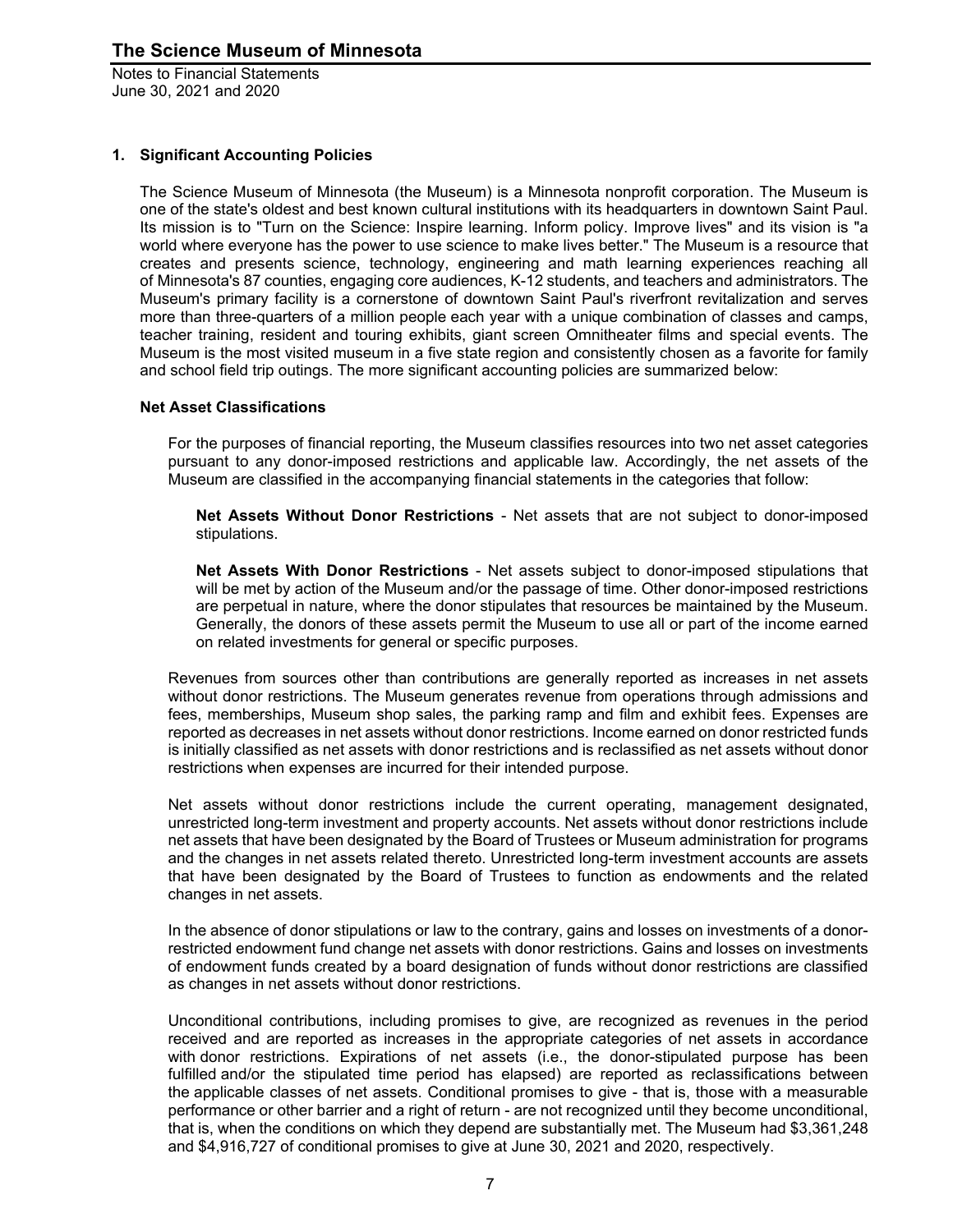> Contributions of property and equipment without donor stipulations concerning the use of such long-lived assets are reported as revenues without donor restrictions. Contributions of cash or other assets to be used to acquire property and equipment are reported as revenues with donor restrictions; the restrictions are considered to be released at the time such long-lived assets are placed in service.

#### **Cash and Cash Equivalents**

The Museum considers all highly liquid investments, except for those held for long-term investment, with a maturity of three months or less when purchased to be cash equivalents. Cash and cash equivalents on the statement of cash flows includes restricted cash (see below).

#### **Restricted Cash**

In fiscal 2020, the Museum received \$2,000,000 in debt proceeds that is to be used to finance certain capital equipment, improvements and upgrades to the Museum. During the year ended June 30, 2021, \$308,439 of the restricted funds were spent. The restricted cash balance as of June 30, 2021 and 2020 was \$1,691,611 and \$2,000,000, respectively.

#### **Accounts Receivables, Net**

Accounts receivables are stated at the amount management expects to collect from outstanding balances. Management provides for probable uncollectible amounts through a provision for bad debt expense and an adjustment to a valuation allowance based on its assessment of the current status of individual accounts. Balances that are still outstanding after management has used reasonable collection efforts are written off through a charge to the valuation allowance and a credit to accounts receivable. Recoveries of receivables previously written-off are recorded when received. Receivables are generally unsecured. The Museum does not charge interest or late fees on delinquent balances.

#### **Contributions Receivable, Net**

The Museum records as revenue the following types of contributions, when they are received unconditionally, at their fair value: promises to give, and gifts of long-lived and other assets. Contributions receivable are recorded net of estimated uncollectible amounts and net present value. Contributions due in more than one year are discounted using a risk-free rate of return appropriate for the expected term of the promise to give.

#### **Inventories**

Gift shop inventories are stated at the lower of cost (first-in, first-out) or market.

#### **Investment in Affiliated Organization**

The investment in organization is recorded under the equity method of accounting and is included in other assets on the statement of financial position. Under the equity method, the initial investment is recorded at cost and adjusted annually to recognize the Museum's share of earnings and losses of the entity, net of any additional investments or distributions. The investment in affiliate balance for the years ended June 30, 2021 and 2020 was \$158,759 and \$172,913, respectively.

#### **Investments**

The fair values of marketable securities are generally determined based on quoted prices. The fair values of nonmarketable securities are determined utilizing the most current information provided by the general partners or external investment managers. The amounts the Museum will ultimately realize could differ materially and significant fluctuations in fair values could occur from year to year.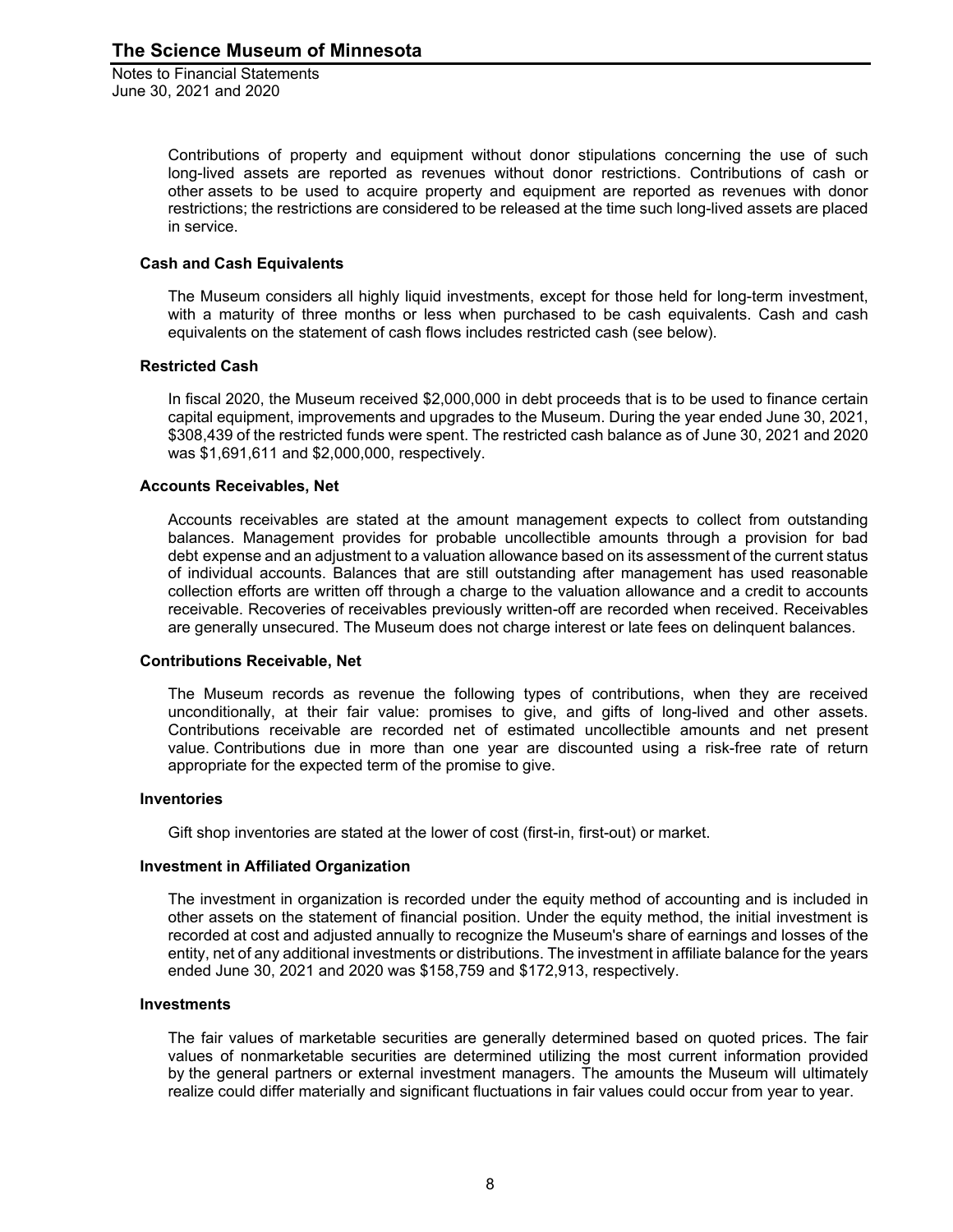#### **Property and Equipment, Net**

Property and equipment are recorded at cost. Depreciation is computed on the straight-line method over the estimated useful lives as follows: buildings 25 to 40 years; equipment 3 to 15 years. The cost of major exhibits (more than \$25,000) are capitalized when the exhibit is placed into service and depreciated over the time period the exhibit is active on the straight-line method. Omnitheater film costs are depreciated over a five-year period on a declining balance method. The Museum capitalizes equipment additions in excess of \$5,000. Equipment under capital lease obligations is amortized on the straight-line method over the shorter period of the lease term or the estimated useful life of the equipment.

#### **Impairment of Long-Lived Assets**

The Museum reviews long-lived assets, including property and equipment and intangible assets, for impairment whenever events or changes in business circumstances indicate that the carrying amount of an asset may not be fully recoverable. An impairment loss would be recognized when the estimated future cash flows from the use of the asset are less than the carrying amount of that asset. To date, there have been no such losses.

#### **Collections**

The Museum's collections are not recognized as assets on the statement of financial position. Purchases of collections are recorded as decreases in net assets without donor restrictions in the year in which the items are acquired or as net assets with donor restrictions if a donor makes a contribution intended to fund the subsequent purchase of collections. Contributions of collections are not reflected on the financial statements.

#### **Revenue Recognition**

The Museum recognizes revenue for admissions and fees, memberships, film and exhibit fees, and other services based on the satisfaction of performance obligations. Performance obligations are determined based on the service provided by the Museum. The following explains the performance obligations related to each revenue stream and how those are recognized.

**Admissions and fees** - The Museum receives admission revenue from visitors, which is recognized when redeemed by visitors for entrance to the Museum. The Museum receives fee revenue from third parties to provide professional development and educational programs, lab services, and other program services. The Museum recognizes revenue for these activities during the year in which the related services are provided or programs are held.

**Memberships** *-* Revenue from members are considered to be part contribution without donor restriction and part exchange transaction. The contribution element is recorded in the period received. The exchange element is recognized as membership revenue when performance obligations are met through ticket redemption or ratably over the duration of the membership period.

**Film and exhibit fees** *-* The Museum receives revenue under agreements to design and build exhibits for other organizations. Revenue is allocated to the deliverables defined in the agreement and recognized as each deliverable is completed. The Museum recognizes revenue from traveling exhibitions over the term of the exhibition agreements when performance obligations are met.

**Other** - The Museum receives other revenue from visitors for services, including parking and museum shop sales. The Museum recognizes this revenue on the date the service is provided or goods are transferred to the customer.

Payments received in advance of the Museum satisfying its performance obligations are recorded within deferred revenue in the accompanying statements of financial position.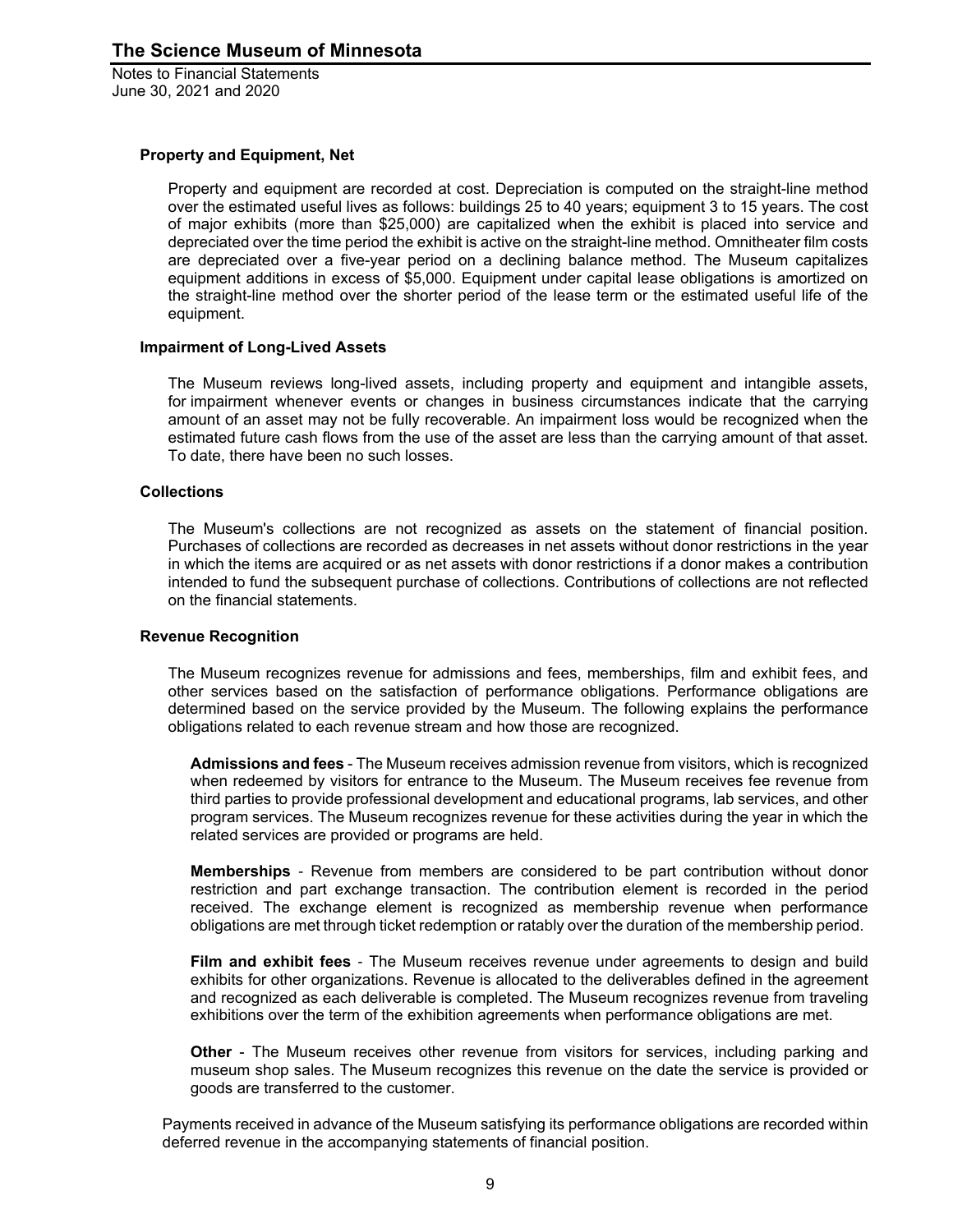#### **Employee Retention Credit**

The Employee Retention Credit (ERC), which was included as part of the Coronavirus Aid, Relief and Economic Security (CARES) Act and amended by the Consolidated Appropriations Act (CAA) and the American Rescue Plan Act (ARPA), incentivizes employers severely impacted by the COVID-19 pandemic to retain their employees when they might otherwise find it difficult to do so. The fully refundable tax credit is allowed against the employer's share of employment taxes for qualified wages paid after March 12, 2020, and through September 30, 2021. Credits in excess of the tax amounts paid by an employer are treated as overpayments and are also refunded to the employer. The ERC is calculated as a percentage of qualified wages (as defined in the CARES Act, as amended) paid by an eligible employer. The Museum qualified for the ERC in 2021 in quarters one and two as it experienced a significant decline in gross receipts (for 2021, defined as a 20 percent decline in gross receipts when compared to the same quarters in 2019). The Museum averaged less than 500 full-time employees (FTEs) during 2019, therefore, it was considered a small employer for qualification of the 2021 ERC. For 2021, the ERC equaled 70 percent of an employee's qualified wages, including health benefits, up to \$10,000 per employee per calendar quarter with a maximum annual credit of \$28,000 for each employee.

The Museum accounts for this federal funding in accordance with Financial Accounting Standards Board (FASB) Accounting Standards Codification (ASC) 958-605 guidance for conditional contributions and, accordingly, revenues are measured and recognized when barriers are substantially met. The Museum claimed credits of \$2,064,742 relating to the ERC credit for quarter 1 and quarter 2. The amount is included in government grants and accounts and grants receivable on the financial statements as of and for the year ended June 30, 2021.

#### **Annuity Obligations**

Some contributions received, such as interests in charitable gift annuity contracts, have donor-imposed obligations to make payments to the donor or other beneficiaries. Annuity obligations arising from such gifts are established at the time of the contribution using life expectancy actuarial tables and are revalued annually.

#### **Donated Services**

Contributions of services are recognized if the services received (a) create or enhance nonfinancial assets or (b) require specialized skills, are provided by individuals possessing those skills, and would typically need to be purchased if not provided by donation. Volunteer services donated by individuals, corporations, foundations and governmental organizations for the Museum's various programs have been received as donations throughout the year. However, these services do not meet the above criteria, and therefore have not been recorded.

#### **Retirement Plan**

The Museum has a defined contribution retirement plan managed by Mutual of America. The plan covers substantially all full-time employees. The Museum is committed to match a portion of employee contributions up to a specified portion of their salary. Retirement plan expense for the years ended June 30, 2021 and 2020 was \$367,000 and \$426,000, respectively.

#### **Advertising Expenses**

Advertising expenses approximated \$534,000 and \$1,072,000 for the years ended June 30, 2021 and 2020, respectively. Advertising costs are expensed when incurred.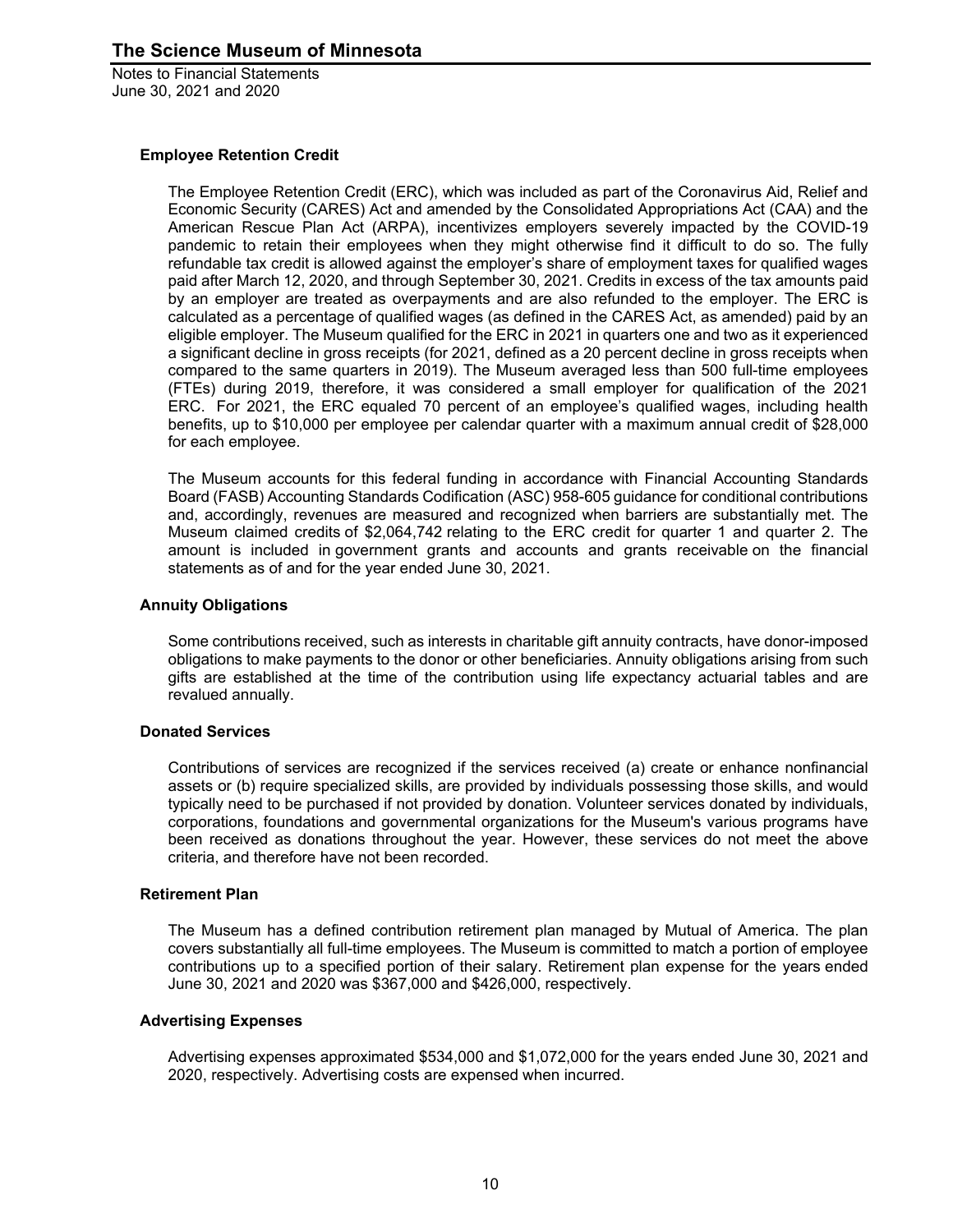#### **Income Taxes**

The Museum has received notification that it qualifies as a tax-exempt organization under Section 501(c)(3) of the Internal Revenue Code and corresponding provision of State law. Accordingly, the Museum is not subject to federal income taxes except to the extent it derives income from certain activities not substantially related to its tax-exempt purposes (unrelated trade or business activities). Tax receivables of \$53,604 and \$66,799 were recorded for the years ended June 30, 2021 and 2020, respectively, relating to the Museum's unrelated business income. During the years ended June 30, 2021 and 2020, the Museum incurred unrelated business income relating to their alternative investments. As a result, the Museum has recorded income tax expense of \$17,710 and \$14,123 for June 30, 2021 and 2020 respectively, which has been netted against investment income in the accompanying statement of activities.

The Museum follows the accounting standards for contingencies in evaluating uncertain tax positions. This guidance prescribes recognition threshold principles for the financial statement recognition of tax positions taken or expected to be taken on a tax return that are not certain to be realized. No liability has been recognized by the Museum for uncertain tax positions as of June 30, 2021 and 2020. The Museum's tax returns are subject to review and examination by federal and state authorities.

#### **Functional Allocation of Expenses**

The costs of providing the various programs and other activities have been summarized on a functional basis in Note 13. The Museum classifies expenses directly to the categories the expense is supporting. In some instances, expenses may be attributable to more than one function. Accordingly, certain expenses, such as interest and depreciation, have been allocated among the programs and supporting services benefited based on square footage estimates.

#### **Financial Awards from Grantors**

Financial awards from federal, state and local governments in the form of grants are subject to agency audits. Such audits could result in claims against the Museum for disallowed costs or noncompliance with grantor restrictions. No provision has been made for any liabilities that may arise from such audits since the amounts, if any, cannot be determined at this time.

#### **Use of Estimates**

The preparation of financial statements in conformity with accounting principles generally accepted in the United States of America requires management to make estimates and assumptions that affect the reported amounts of assets and liabilities and disclosure of contingent assets and liabilities at the date of the financial statements and the reported amounts of revenues and expenses during the reporting period. Actual results could differ from those estimates.

#### **New Pronouncements Adopted in Current Year**

In May 2014, Financial Accounting Standards Board (FASB) issued Accounting Standards Update (ASU) No. 2014-09, *Revenue From Contracts With Customers*. This accounting guidance outlines a single comprehensive model for entities to use in accounting for revenue from contracts with customers. The Museum adopted this guidance beginning July 1, 2020 utilizing the modified retrospective method of adoption, and the adoption of this standard did not have a material impact on the Museum's financial statements for the year ended June 30, 2021. The Museum provided expanded disclosures pertaining to revenue recognition within Note 1.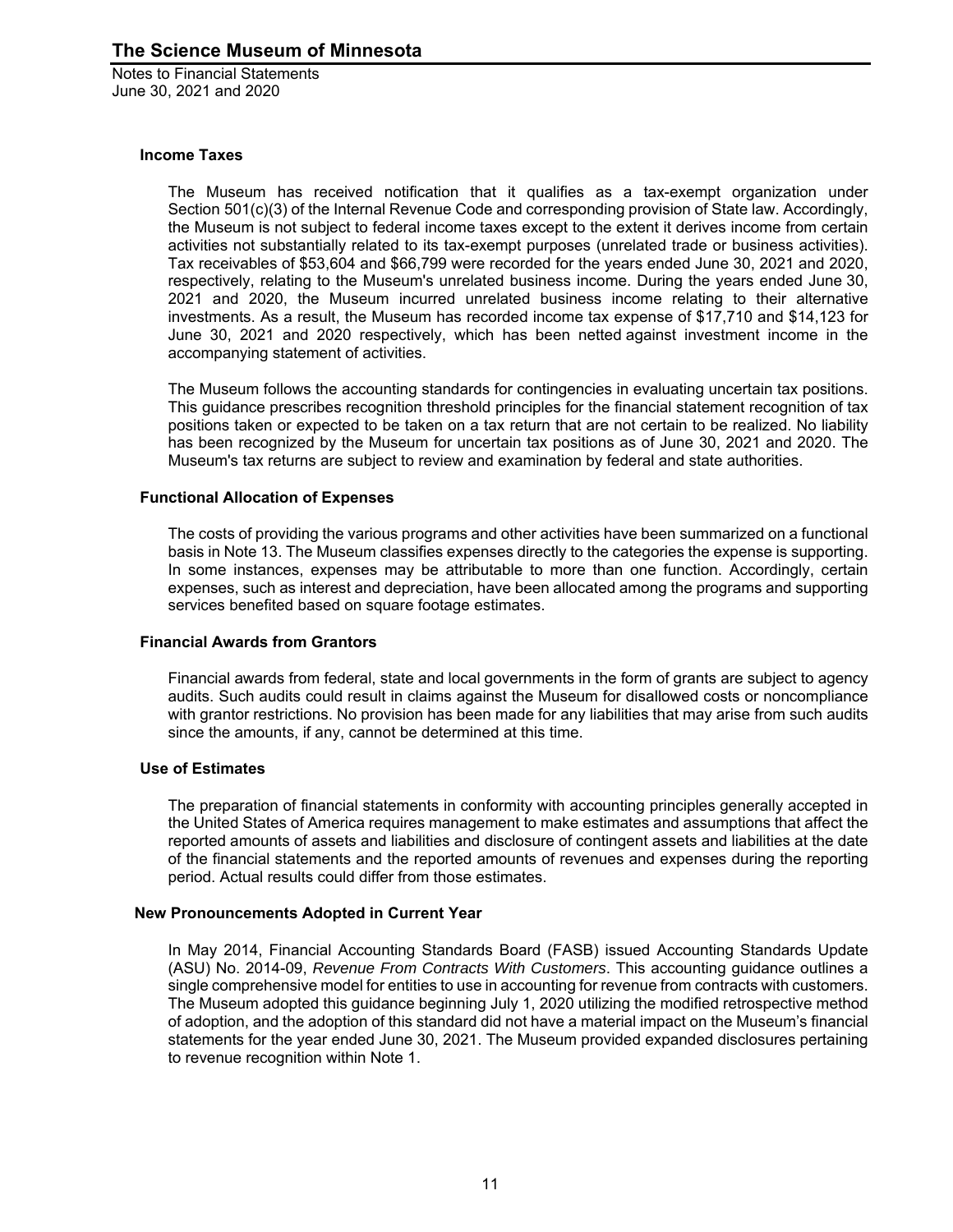> In August 2018, FASB issued ASU No. 2018-13, *Disclosure Framework* - *Changes to the Disclosure Requirements for Fair Value Measurement*. ASU No. 2018-13 modifies the disclosure requirements for fair value measurements in Topic 820, Fair Value Measurement. The amendments are based on the concepts in the FASB Concepts Statement, Conceptual Framework for Financial Reporting— Chapter 8: Notes to Financial Statements, which the Board finalized on August 28, 2018. The Museum has adopted the provisions of this new standard for the year ended June 30, 2021. This standard was retroactively applied.

#### **New Pronouncements Not Yet Effective**

In February 2016, FASB issued ASU No. 2016-02, *Leases*. ASU No. 2016-02 was issued to increase transparency and comparability among entities. Lessees will need to recognize nearly all lease transactions (other than leases that meet the definition of a short-term lease) on the statement of financial position as a lease liability and a right-of-use asset (as defined). Lessor accounting under the new guidance will be similar to the current model. ASU No. 2016-02 is effective for fiscal years beginning after December 15, 2021 (fiscal year 2023). Early application is permitted. Upon adoption, lessees and lessors will be required to recognize and measure leases at the beginning of the earliest period presented using a modified retrospective approach, which includes a number of optional practical expedients that entities may elect to apply. The Museum is assessing the impact this standard will have on its financial statements

In September 2020, the FASB issued ASU No. 2020-07, *Not-for-Profit Entities (Topic 958) Presentation and Disclosures by Not-for-Profit Entities for Contributed Nonfinancial Assets* (ASU No. 2020-07). ASU No. 2020-07 improves financial reporting by providing new presentation and disclosure requirements about contributed nonfinancial assets, including additional disclosure requirements for recognized contributed services. The standard will be required to be applied retrospectively for annual periods beginning after June 15, 2021 (fiscal year 2022). Early adoption is permitted. The Museum is assessing the impact this standard will have on its financial statements.

#### **2. Liquidity and Availability**

The Museum regularly monitors liquidity required to meet its operational needs. The Museum forecasts its future cash flows and budgets annual revenue to cover general expenditures and capital expenditures. The Museum considers all expenditures related to its programs, management and fundraising to be general expenditures.

As of June 30, 2021 and 2020, the following financial assets could readily be made available within one year to meet general expenditures:

|                                                          |   | 2021      |     | 2020      |
|----------------------------------------------------------|---|-----------|-----|-----------|
| Cash and cash equivalents                                | S | 494.563   | \$  | 3,953,200 |
| Accounts receivable, net                                 |   | 4,196,465 |     | 1,235,452 |
| Contributions receivable for general expenditures due in |   |           |     |           |
| one year or less                                         |   | 829.919   |     | 1,007,851 |
| Approved endowment distribution in next 12 months        |   | 3,009,422 |     | 2,251,274 |
| Short-term investments available in next 12 months       |   |           |     | 89,870    |
|                                                          |   |           |     |           |
| Financials assets available in next 12 months            |   | 8,530,369 | \$. | 8,537,647 |
|                                                          |   |           |     |           |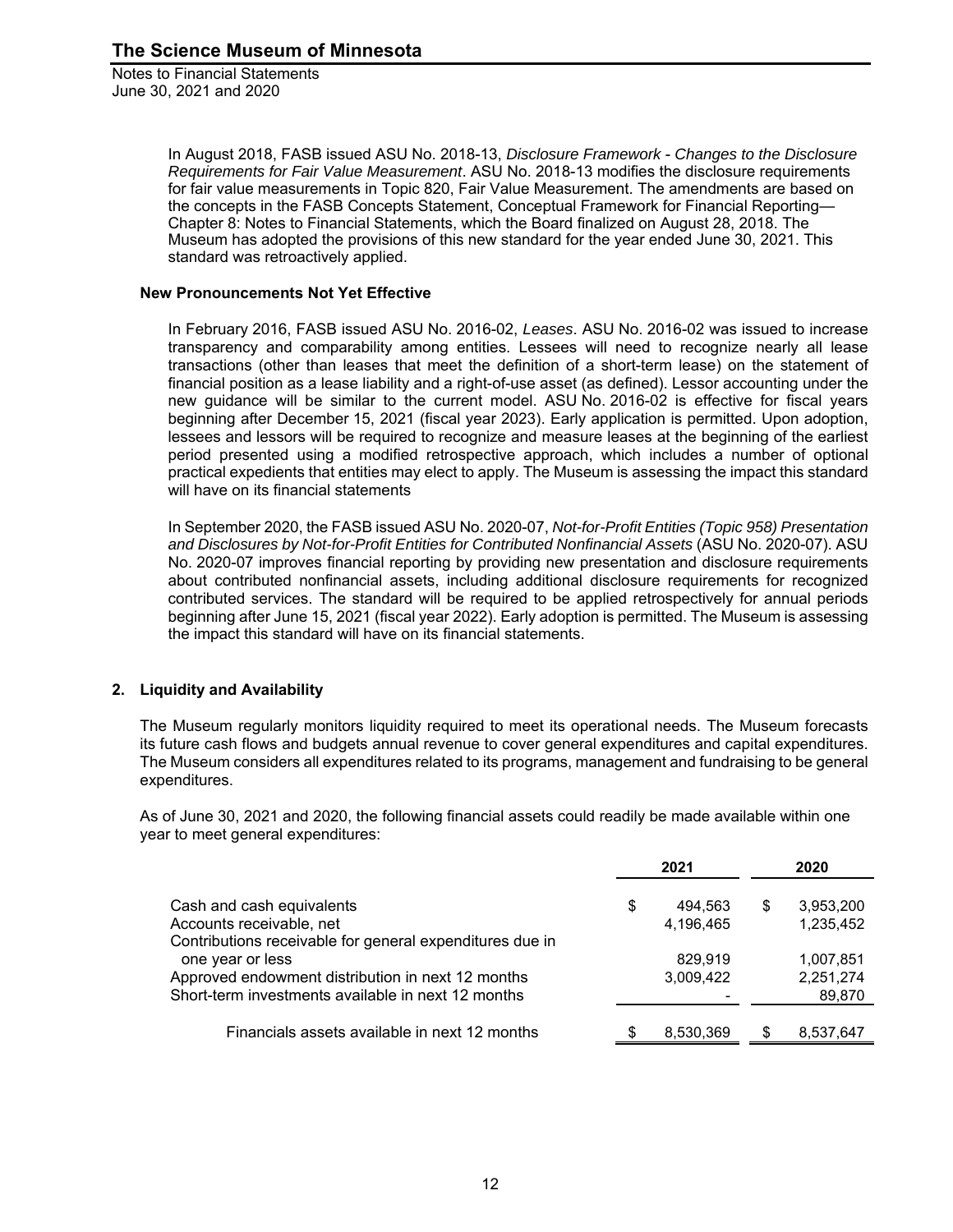Notes to Financial Statements June 30, 2021 and 2020

> As of June 30, 2021, amounts not available include: \$1,146,057 of cash and cash equivalents held in the endowment, \$19,643,412 of investments held in perpetuity, and \$26,919,089 of investments held until approved for spending distribution by the Board. As of June 30, 2020, amounts not available include: \$142,031 of cash and cash equivalents held in the endowment, \$20,375,383 of investments held in perpetuity, and \$20,261,170 of investments held until approved for spending distribution by the Board. The Museum has a line of credit to meet short-term needs (see Note 7), which was fully utilized as of June 30, 2021 and 2020.

#### **3. Fair Value Measurements and Investments**

#### **Fair Value Hierarchy**

Fair value is defined in the accounting guidance as the exchange price that would be received to sell an asset or paid to transfer a liability (an exit price) in the principal or most advantageous market for the assets or liability in an orderly transaction between market participants at the measurement date. Under this guidance, a three-level hierarchy is used for fair value measurements which are based on the transparency of information, such as the pricing source, used in the valuation of an asset or liability as of the measurement date.

Financial instruments measured and reported at fair value are classified and disclosed in one of the following three categories:

Level 1 - Inputs are quoted prices (unadjusted) in active markets for identical assets or liabilities that the reporting entity can access at the measurement date.

Level 2 - Inputs other than quoted prices included in Level 1 that are observable for the asset or liability, either directly or indirectly. This includes quoted prices for similar assets or liabilities in active markets, quoted prices for identical or similar assets or liabilities in markets that are not active, inputs other than quoted prices that are observable for the asset or liability, or market-corroborated inputs.

Level 3 - Inputs are unobservable for the asset or liability. Unobservable inputs reflect the assumptions that market participants would use in pricing the asset or liability (including assumptions about risk) using the best information available in the circumstances, which may include using the reporting entity's own data.

#### **Valuation Techniques and Inputs**

The following methods and assumptions were used to estimate the fair value for each class of financial instrument measured at fair value:

Mutual funds and money market funds are the fair value of mutual funds and money market funds are classified as Level 1 since quoted prices are readily available.

Beneficial interest in trusts are the Museum's beneficial interest in irrevocable split interest agreements held or controlled by a third party are classified as Level 3 since quoted prices are not readily available. The fair values are estimated using an income approach by calculating the present value of the future distributions the Museum expects to receive over the term of the agreements based on a combination of Level 2 inputs (interest rates and yield curves) and significant unobservable inputs (entity specific estimates of cash flows).

Interest rate swap liability is classified as Level 2 since quoted prices are not readily available. The fair values are estimated using an income approach which takes into account the present value of the estimated future cash flows and credit valuation adjustments of which are based on observable inputs to a valuation model (interest rates, credit spreads, etc.).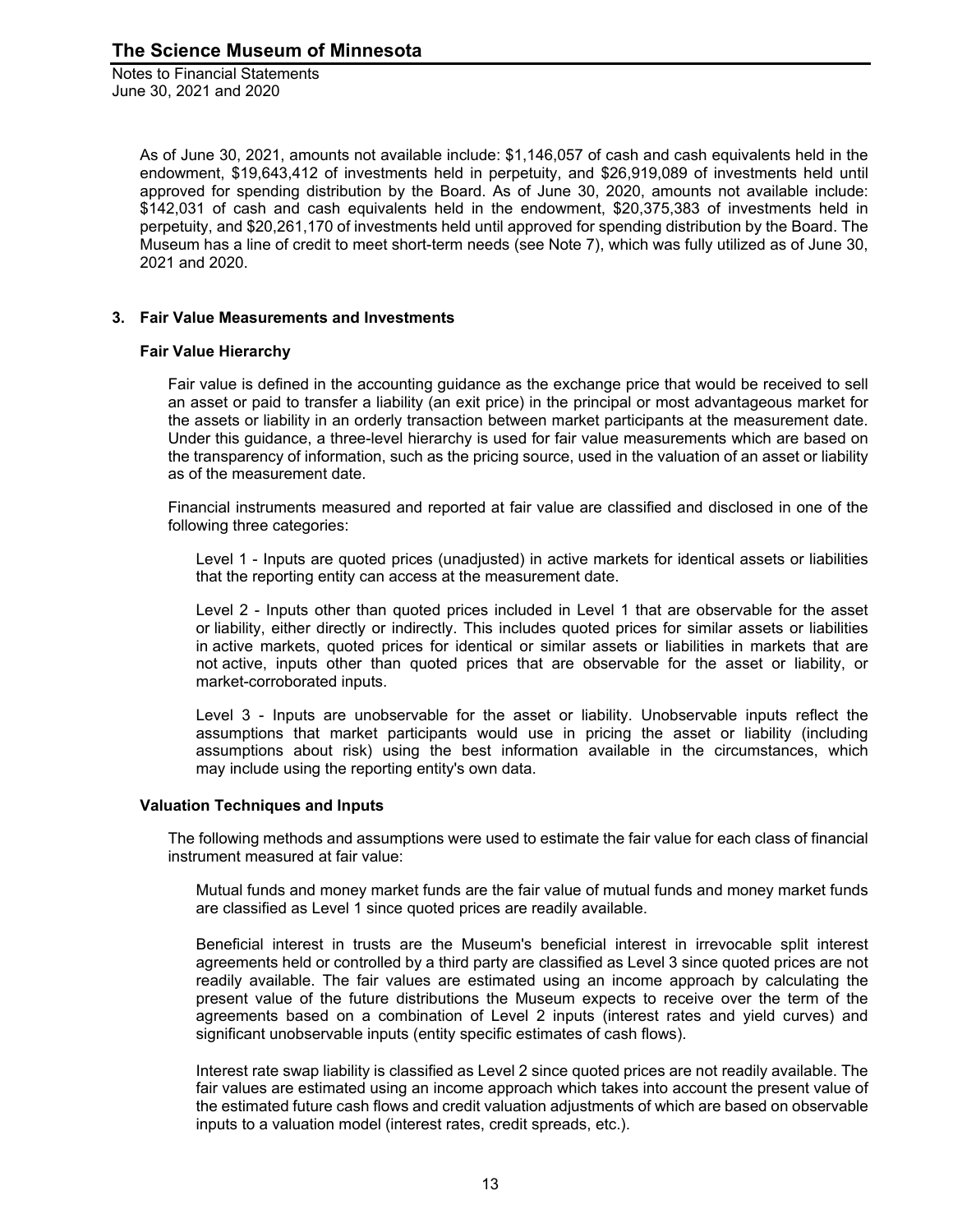There have been no changes in the techniques and inputs used as of June 30, 2021 and 2020.

In certain cases, the inputs used to measure fair value may fall into different levels of the fair value hierarchy. In such cases, the level in the fair value hierarchy within which the fair value measurement in its entirety falls has been determined based on the lowest level input that is significant to the fair value measurement in its entirety. The assessment of the significance of a particular input to the fair value measurement in its entirety requires judgment and considers factors specific to the asset or liability.

While the Museum believes its valuation methods are appropriate and consistent with other market participants, the use of different methodologies or assumptions to determine the fair value of certain financial instruments could result in a different estimate of fair value at the reporting date.

The following table presents information about the Museum's assets and liabilities measured at fair value on a recurring basis as of June 30, 2021:

|                                                                                                                | <b>Total</b> |                                                | Level 1 |                                   | Level <sub>2</sub> |         | Level 3         |
|----------------------------------------------------------------------------------------------------------------|--------------|------------------------------------------------|---------|-----------------------------------|--------------------|---------|-----------------|
| <b>Assets</b><br>Investments:                                                                                  |              |                                                |         |                                   |                    |         |                 |
| Mutual funds, U.S. equities<br>Mutual funds, U.S. bonds<br>Money market funds<br>Beneficial interest in trusts | \$           | 3,352,357<br>11,107,900<br>10,200<br>1,451,722 | \$      | 3,352,357<br>11,107,900<br>10,200 | \$                 |         | \$<br>1,451,722 |
| Total assets in the fair<br>value hierarchy                                                                    |              | 15,922,179                                     | S       | 14,470,457                        | \$                 |         | \$<br>1,451,722 |
| Alternative investments<br>measured using NAV                                                                  |              | 30,640,322                                     |         |                                   |                    |         |                 |
| Total assets at fair<br>value                                                                                  |              | 46,562,501                                     |         |                                   |                    |         |                 |
| <b>Liabilities</b><br>Interest rate swap liability                                                             | \$           | 684,232                                        | \$      |                                   | S                  | 684,232 | \$              |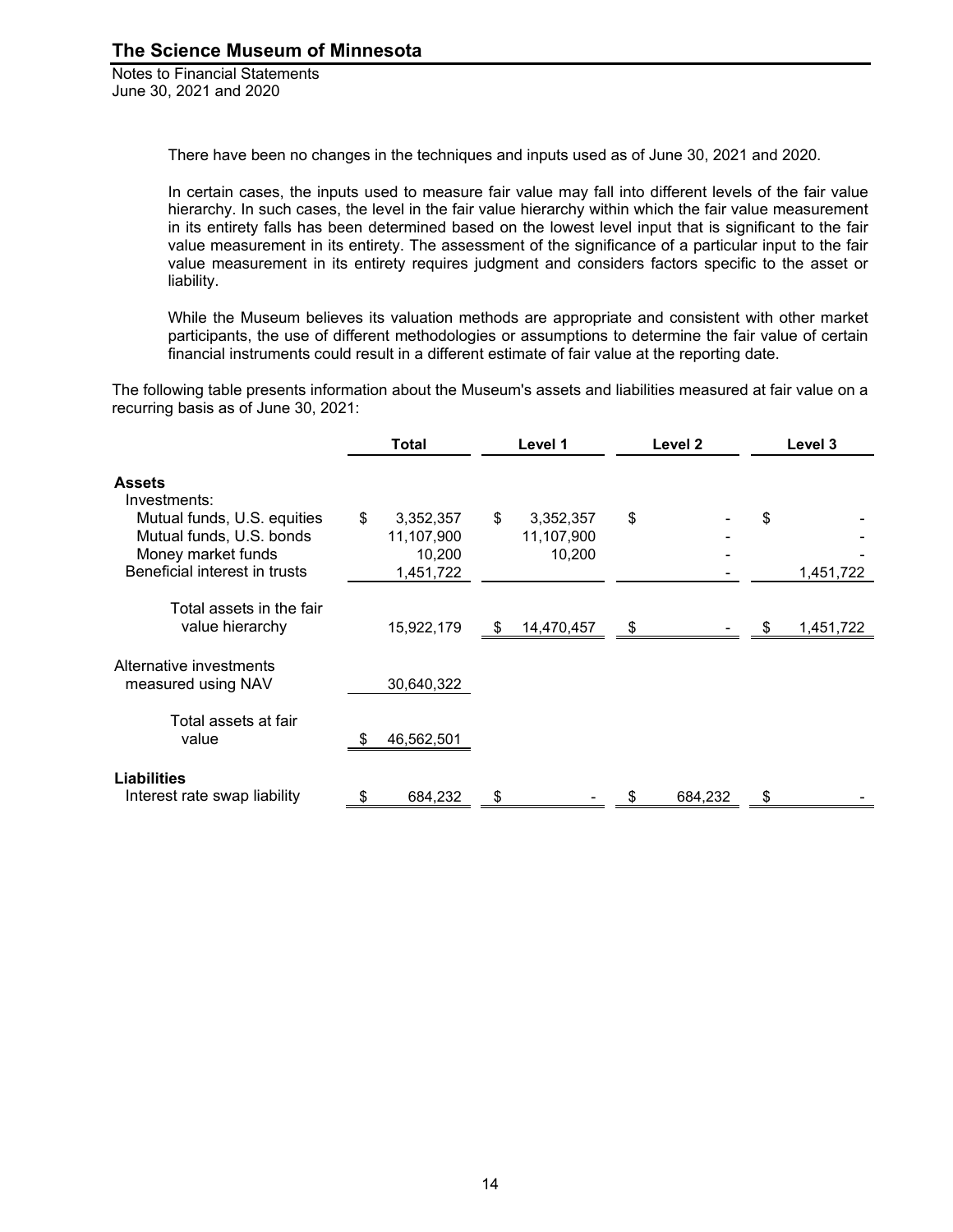Notes to Financial Statements June 30, 2021 and 2020

The following table presents information about the Museum's assets and liabilities measured at fair value on a recurring basis as of June 30, 2020:

|                                                                                                                                                 | Total                                                |    | Level 1                           |    | Level <sub>2</sub> | Level 3         |
|-------------------------------------------------------------------------------------------------------------------------------------------------|------------------------------------------------------|----|-----------------------------------|----|--------------------|-----------------|
| <b>Assets</b><br>Investments:<br>Mutual funds, U.S. equities<br>Mutual funds, U.S. bonds<br>Money market funds<br>Beneficial interest in trusts | \$<br>3,015,843<br>13,029,613<br>10,199<br>1,182,168 | \$ | 3,015,843<br>13,029,613<br>10,199 | \$ |                    | \$<br>1,182,168 |
| Total assets in the fair<br>value hierarchy                                                                                                     | 17,237,823                                           | S  | 16,055,655                        |    |                    | 1,182,168       |
| Alternative investments<br>measured using NAV                                                                                                   | 23,488,600                                           |    |                                   |    |                    |                 |
| Total assets at fair<br>value                                                                                                                   | 40,726,423                                           |    |                                   |    |                    |                 |
| <b>Liabilities</b><br>Interest rate swap liability                                                                                              | \$<br>1,107,990                                      | \$ |                                   | S  | 1,107,990          | \$              |

There were no purchases, sales or transfers of Level 3 assets during the years ended June 30, 2021 and 2020.

The Museum uses the net asset value (NAV) as a practical expedient to determine fair value of all underlying investments which (a) do not have a readily determinable fair value and (b) are in investment companies or similar entities that report their investment assets at fair values.

The following table lists the alternative investments in which NAV was utilized as the practical expedient for estimating fair value by major category as of June 30, 2021:

| <b>Fair Value</b> |                                          |                          | <b>Redemption</b><br><b>Frequency</b><br>(if currently<br>eligible) | <b>Redemption</b><br><b>Notice Period</b> | <b>Remaining Life</b><br>(Years) |
|-------------------|------------------------------------------|--------------------------|---------------------------------------------------------------------|-------------------------------------------|----------------------------------|
|                   |                                          |                          |                                                                     |                                           |                                  |
|                   |                                          |                          | Monthly/                                                            |                                           |                                  |
| \$<br>20,401,806  | \$                                       | $\overline{\phantom{a}}$ | Quarterly                                                           | $7-60$ days                               | N/A                              |
|                   |                                          |                          |                                                                     |                                           |                                  |
| 1,161,633         |                                          | $\overline{\phantom{a}}$ | Quarterly                                                           | 90 days                                   | N/A                              |
| 4,154,286         |                                          | $\overline{\phantom{a}}$ | Annually                                                            | 107 days                                  | N/A                              |
| 269,447           |                                          | -                        | Illiquid                                                            | N/A                                       | N/A                              |
|                   |                                          |                          |                                                                     |                                           |                                  |
| 5,585,366         |                                          | ٠                        |                                                                     |                                           |                                  |
|                   |                                          |                          |                                                                     |                                           | N/A                              |
|                   |                                          |                          |                                                                     |                                           |                                  |
|                   |                                          |                          |                                                                     |                                           |                                  |
| \$                | June 30, 2021<br>4,653,150<br>30,640,322 | \$                       | <b>Unfunded</b><br><b>Commitments</b><br>1,770,057<br>1,770,057     | 2-10 years                                | N/A                              |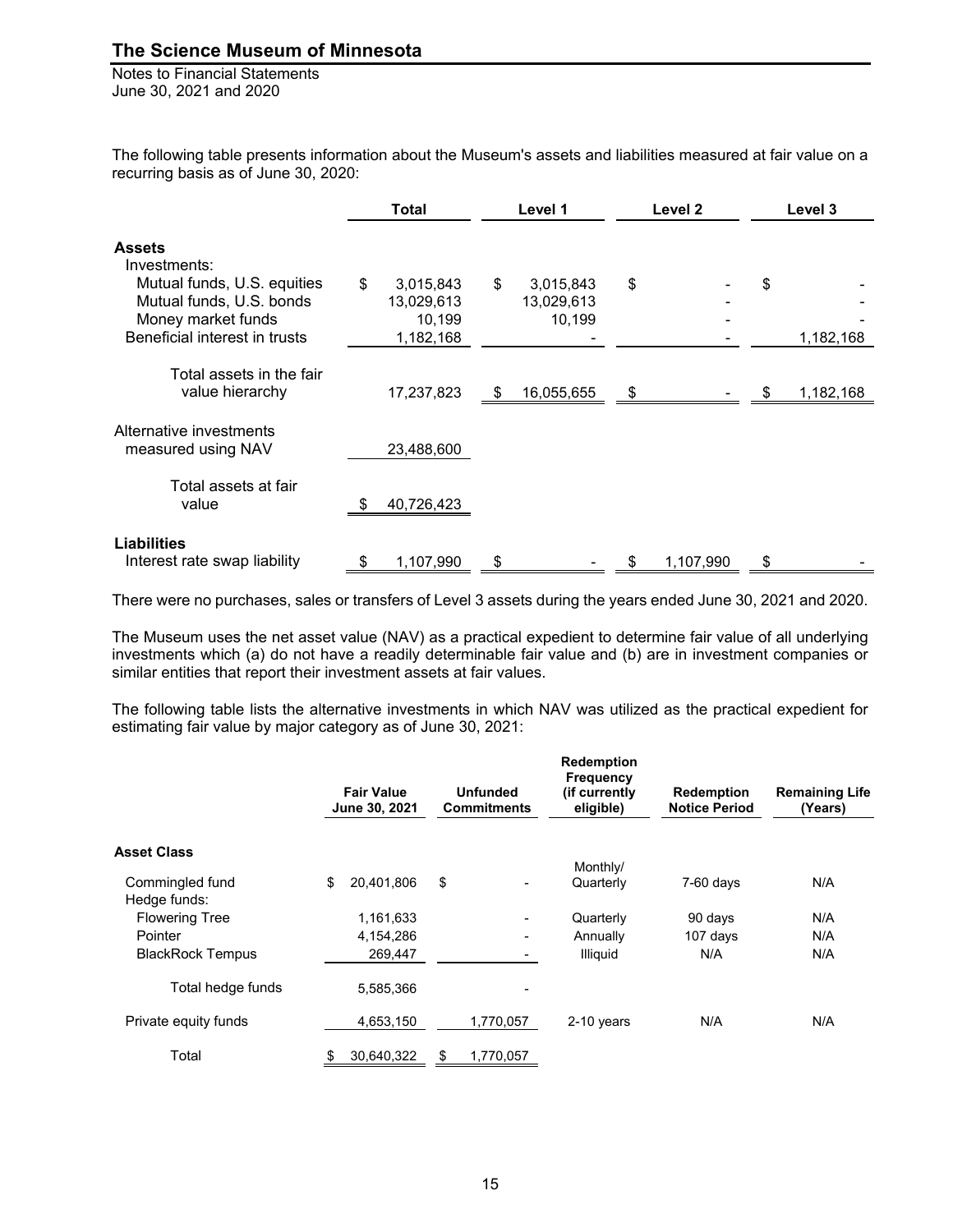Notes to Financial Statements June 30, 2021 and 2020

The following table lists the alternative investments in which NAV was utilized as the practical expedient for estimating fair value by major category as of June 30, 2020:

|                         | <b>Fair Value</b><br>June 30, 2020 | <b>Unfunded</b><br><b>Commitments</b> | <b>Redemption</b><br><b>Frequency</b><br>(if currently<br>eligible) | <b>Redemption</b><br><b>Notice Period</b> | <b>Remaining Life</b><br>(Years) |
|-------------------------|------------------------------------|---------------------------------------|---------------------------------------------------------------------|-------------------------------------------|----------------------------------|
| Asset Class             |                                    |                                       |                                                                     |                                           |                                  |
|                         |                                    |                                       | Monthly/                                                            |                                           |                                  |
| Commingled fund         | \$<br>14,929,581                   | \$<br>۰                               | Quarterly                                                           | $7-60$ days                               | N/A                              |
| Hedge funds:            |                                    |                                       |                                                                     |                                           |                                  |
| Fir Tree Int'l Value    | 10,247                             | ۰                                     | <b>Illiquid</b>                                                     | N/A                                       | N/A                              |
| <b>Flowering Tree</b>   | 1,022,273                          | ۰                                     | Quarterly                                                           | 90 days                                   | N/A                              |
| Pointer                 | 3,452,783                          | ۰                                     | Annually                                                            | 107 days                                  | N/A                              |
| <b>BlackRock Tempus</b> | 380,741                            |                                       | Illiquid                                                            | N/A                                       | N/A                              |
| Total hedge funds       | 4,866,044                          |                                       |                                                                     |                                           |                                  |
| Private equity funds    | 3,692,975                          | 1,877,786                             | 2-10 years                                                          | N/A                                       | N/A                              |
| Total                   | \$<br>23,488,600                   | \$<br>1,877,786                       |                                                                     |                                           |                                  |

The following is a description of the asset classes as listed in the table above:

- Commingled fund This category includes an investment that invests in domestic stocks. Management of the commingled fund has the ability to shift investments from small to large capitalization stocks, and from a net long position to a net short position. This investment has quarterly redemptions with 60 day notice a 20 percent fund level gate.
- Hedge funds This category includes investments in hedge funds that invest in long and short equity funds and multi-strategy funds. Management of the hedge funds has the ability to shift investments from value to growth strategies, from small to large capitalization stocks, and from a net long position to a net short position.
- Private equity funds This category includes several private equity funds that invest in U.S. and European buyouts, venture capital, distressed securities, direct co-investments and secondary markets. These investments can never be redeemed with the funds. Instead, the nature of the investments in this category is that distributions are received through the liquidation of the underlying assets of the fund. If these investments were held, it is estimated that the underlying assets of the fund would be liquidated over 10 to 12 years.

Investments, in general, are subject to various risks, including credit, interest and overall market volatility risks. Due to the level of risk associated with certain investment securities, it is reasonably possible that changes in values of investment securities will occur in the near term and that such change could materially affect the amounts reported in the financial statements.

Through the Museum's investments in alternative investments, the Museum is indirectly involved in investment activities such as securities lending, trading in futures and forward contracts and other derivative products. Derivatives are used to adjust portfolio risk exposure or enhance returns. While these instruments may contain varying degrees of risk, the Museum's risk with respect to such transactions is limited to its capital balance in each investment.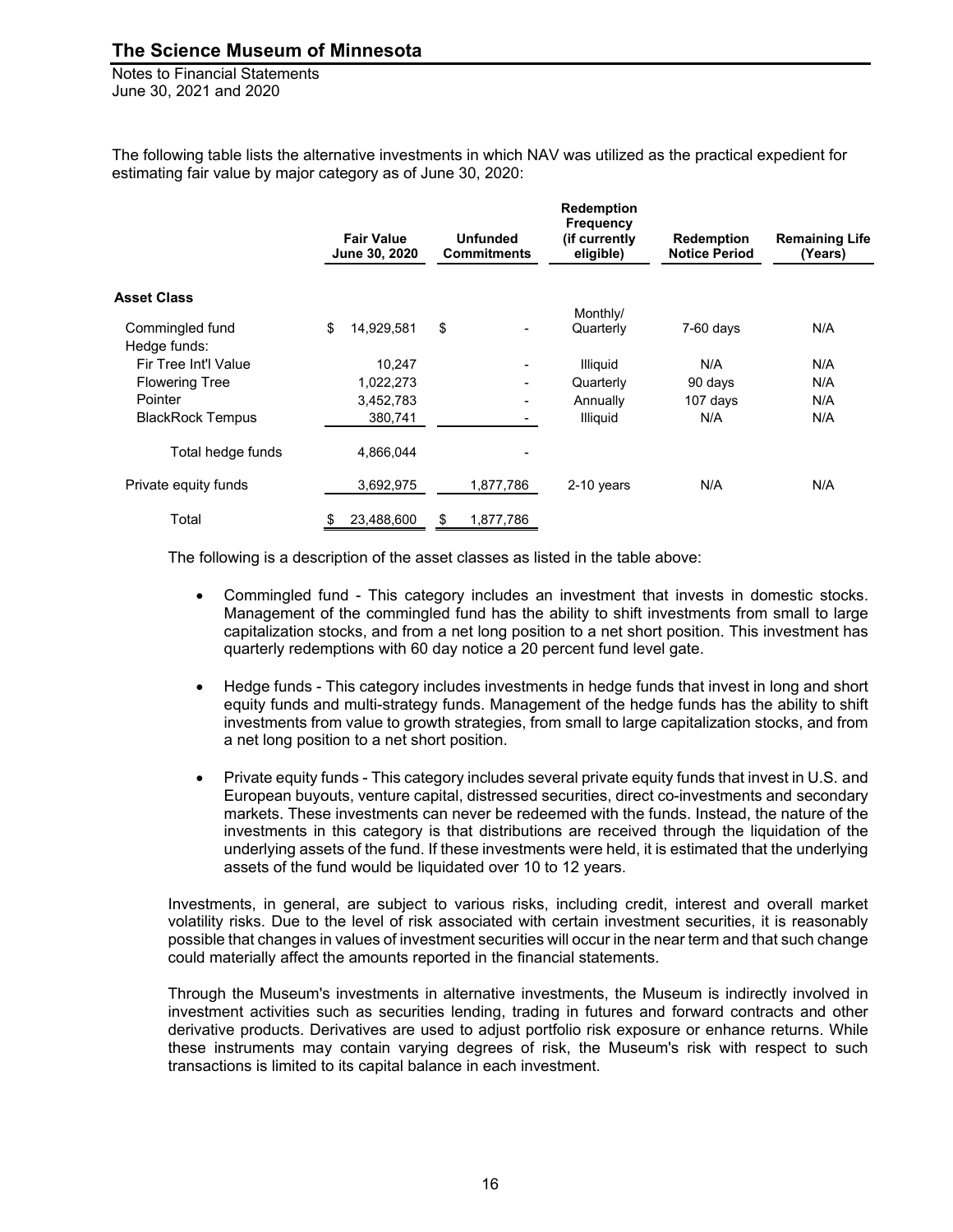Notes to Financial Statements June 30, 2021 and 2020

#### **4. Contributions Receivable**

Contributions receivable consist of unconditional promises to give as follows as of June 30:

|                                       | 2021            |    | 2020      |
|---------------------------------------|-----------------|----|-----------|
| Operations<br>With donor restrictions | \$<br>116,287   | \$ | 177,940   |
|                                       | 1,122,532       |    | 1,909,385 |
| Gross unconditional promises to give  | 1,238,819       |    | 2,087,325 |
| Less allowances                       | (24, 500)       |    | (41,500)  |
| Less unamortized discount             | (1,000)         |    | (2,700)   |
| Net unconditional promises to give    | 1,213,319       | S. | 2,043,125 |
|                                       | 2021            |    |           |
| Amounts due in:                       |                 |    |           |
| Less than one year                    | \$<br>829,919   |    |           |
| One to five years                     | 408,900         |    |           |
| <b>Ending balance</b>                 | \$<br>1,238,819 |    |           |

Promises due in one to five years were discounted using a rate of 0.25 percent and 0.2 percent at June 30, 2021 and 2020, respectively. Promises due in less than one year were not discounted. Net unconditional promises to give at June 30, 2021 and 2020 from related parties were \$2,600 and \$38,480, respectively.

For the years ended June 30, 2021 and 2020, the Museum received total contributions from Board members and officers of \$135,815 and \$106,574, respectively.

#### **5. Property and Equipment, Net**

Property and equipment, net consist of the following at June 30:

|                                      | 2021            | 2020             |
|--------------------------------------|-----------------|------------------|
| Land                                 | \$<br>2,429,155 | \$<br>2,429,155  |
| <b>Buildings</b>                     | 123.417.186     | 122,844,082      |
| Equipment                            | 9,333,531       | 9,390,565        |
| <b>Exhibits</b>                      | 58,079,087      | 57,827,223       |
| <b>Films</b>                         | 14,082,962      | 14,082,962       |
| Exhibits and construction in process | 1.344.276       | 1,359,812        |
|                                      | 208,686,197     | 207,933,799      |
| Less accumulated depreciation        | (127,080,727)   | (121,103,729)    |
|                                      | 81,605,470      | \$<br>86,830,070 |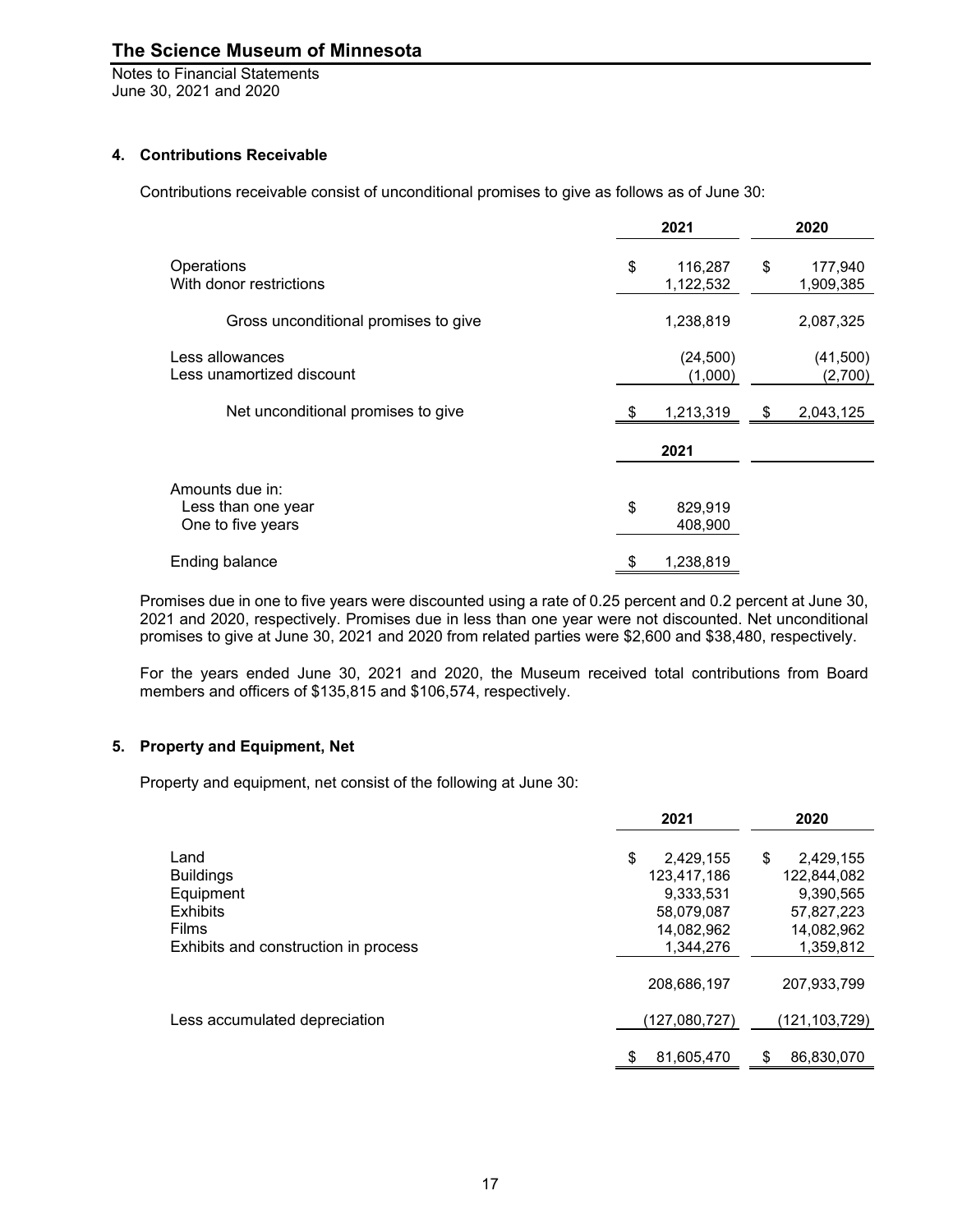#### **6. Notes and Loan Payable**

The City of Saint Paul is the owner of the land on which the Museum is constructed, and as required by the public financing, title to the property is held by the City of Saint Paul as well. To satisfy this legal requirement, the Museum entered into long-term lease agreements with the City of Saint Paul for nominal consideration for the Science Museum building and parking ramp which require that the facility be operated as a science museum. The Museum is responsible for all operating costs associated with the Science Museum facility.

The Museum also has a note payable to the City of Saint Paul, with 0 percent interest for monthly payments of \$20,833 per month, which commenced in January 2002 and continues until December 2021. At June 30, 2021 and 2020, the net present value of the future minimum payments is \$122,311 and \$353,633, respectively, using a discount rate of 7.5 percent. The imputed interest for the note was \$18,678 and \$35,343 for the years ended June 30, 2021 and 2020, respectively. The principal reductions to the note payable for the year subsequent to June 30, 2021 are \$122,311.

In April 2020, the Museum was granted a loan from PNC Bank, N.A. in the amount of \$4,536,500, pursuant to the Paycheck Protection Program under Division A, Title I of the Coronavirus Aid, Relief and Economic Security Act (CARES Act). The loan, which was in the form of a Note dated April 15, 2020 issued by the Borrower, matured on April 15, 2022 and bore interest at a rate of 1 percent per annum. The Museum used the loan for qualifying expenses during a twenty-four week period as described in the CARES Act and was granted full forgiveness of the loan under the terms of the Paycheck Protection Program. A gain on forgiveness of debt of \$4,536,500 was recorded during the year ended June 30, 2021.

In January 2021, the Museum was granted a loan from PNC Bank, N.A. in the amount of \$2,000,000, pursuant to the Paycheck Protection Program. The loan, which was in the form of a Note issued by the Borrower, matures on January 27, 2026 and bears interest at a rate of 1 percent per annum. Under the terms of the Paycheck Protection Program, certain amounts of the loan may be forgiven if they are used for qualifying expenses during a twenty-four week period.

The SBA reserves the right to audit any PPP loan, regardless of size. These audits may occur after forgiveness has been granted. In accordance with the CARES Act, all borrowers are required to maintain their PPP loan documentation for six years after the PPP loan was forgiven or repaid in full and to provide that documentation to the SBA upon request.

#### **7. Bonds Payable and Line of Credit Payable**

In March 2015, the Museum issued Revenue Note, Series 2015 issued by the Housing and Redevelopment Authority of the City of Saint Paul, Minnesota, providing financing of \$16,600,000. The note was held by US Bank National Association. Principal was payable in annual installments with the remaining payable at maturity, May 1, 2027, or upon earlier option or mandatory pre-payment. In April 2020, the Museum issued Revenue Note, Series 2020 issued by the Housing and Redevelopment Authority of the City of Saint Paul, Minnesota and held by US Bank National Association, providing financing of \$13,900,000 to refund the Series 2015 Revenue Note balance of \$11,900,000 and provide an additional \$2,000,000 of proceeds to finance certain capital equipment, improvements, and upgrades to the Museum. In February 2021 the continuing covenant agreement was amended to add additional reporting requirements. The note agreement between the Museum and US Bank National Association requires the Museum to comply with certain financial and other covenants which require the Museum to provide weekly and monthly reports, meet a liquidity ratio as of June 30 and December 31 each year and a fixed charge coverage ratio as of June 30 each year. Principal is payable in annual installments with the remaining payable at maturity, June 1, 2031, or upon earlier option or mandatory pre-payment.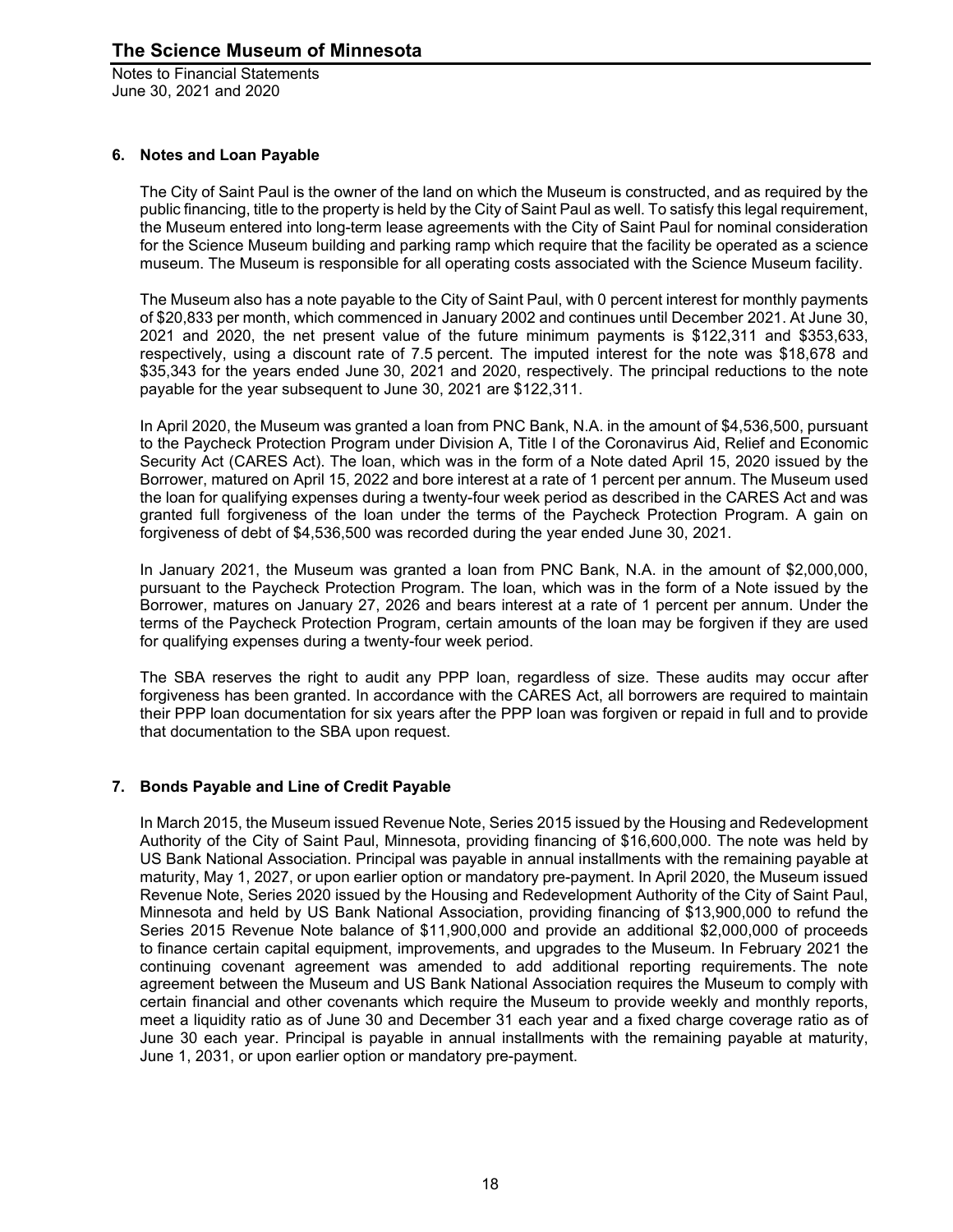Notes to Financial Statements June 30, 2021 and 2020

Debt consisted of the following at June 30:

|                                                               | 2021             |    | 2020       |
|---------------------------------------------------------------|------------------|----|------------|
| Revenue note, Series 2020                                     | \$<br>11.400.000 | S. | 12,700,000 |
| Less deferred financing fees, net of accumulated amortization | (129, 879)       |    | (142,976)  |
| Total debt                                                    | 11,270,121       | \$ | 12,557,024 |

At June 30, 2021 and 2020, the interest rate on the revenue notes were 1.3 percent and 1.4 percent, respectively.

The principal maturities on the note payable for each of the five years subsequent and thereafter to June 30, 2021 approximate:

| Years ending June 30: |                  |
|-----------------------|------------------|
| 2022                  | \$<br>1,300,000  |
| 2023                  | 1,400,000        |
| 2024                  | 1,500,000        |
| 2025                  | 1,600,000        |
| 2026                  | 1,700,000        |
| Thereafter            | 3,900,000        |
|                       |                  |
| Total                 | \$<br>11,400,000 |

The Museum has a \$2,000,000 line of credit with US Bank. At June 30, 2020, the line of credit was unsecured and bears interest based on the Daily Reset LIBOR Rate (1.4 percent at June 30, 2020). In February 2021, the line of credit agreement was amended to require collateral of 110 percent of the outstanding balance, change the interest rate to based on the prime rate less applicable margin of 1.25 percent per annum, and extend the maturity date to June 30, 2021. In June 2021, the line of credit agreement was amended to extend the maturity date to December 31, 2021. The balance outstanding at June 30, 2021 and 2020 was \$2,000,000.

In order to minimize the effect of changes in the interest rate, the Museum has entered into interest rate swap contracts. The interest rate swap contracts are disclosed in Note 8.

#### **8. Derivative Instruments**

The Museum uses interest rate swaps as part of its risk management strategy to manage exposure to fluctuations in interest rates and to manage the overall cost of its debt. Interest rate swaps are used to manage identified and approved exposures and are not used for speculative purposes. The interest rate swaps are recognized as either assets or liabilities on the statements of financial position and are measured at fair value. Interest rate swaps are often held for the life of the strategy, but may reflect significant interim unrealized gains or losses depending on the change in value since the inception of the contract. All unrealized and realized gains and losses from the interest rate exchange agreements are reflected in the statements of activities.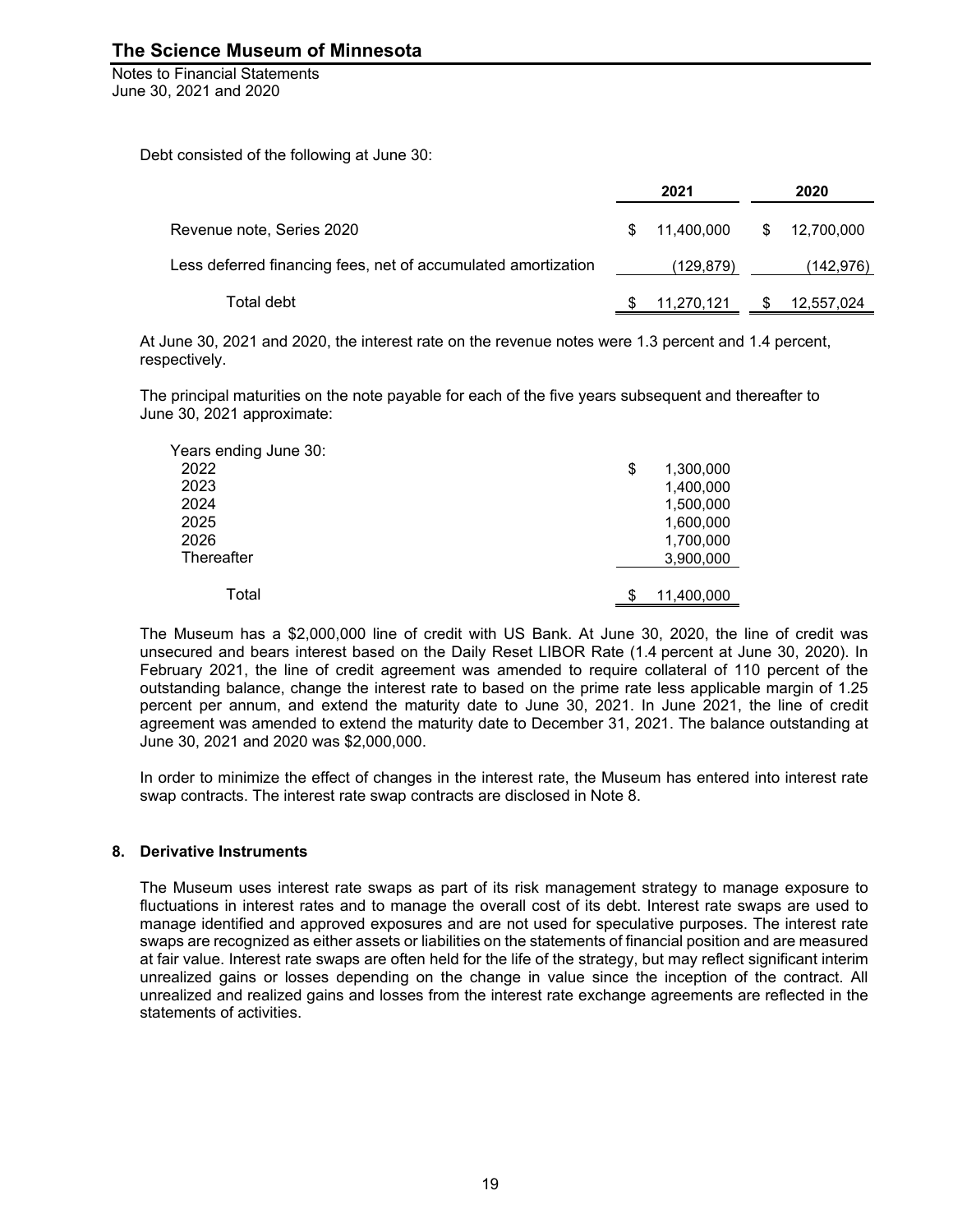> Interest rate swaps between the Museum and a third party (counterparty) provide for periodic exchange of payments between the parties based on changes in a defined index and a fixed rate and include counterparty credit risk. Counterparty credit risk is the risk that contractual obligations of the counterparties will not be fulfilled. Concentrations of credit risk relate to groups of counterparties that have similar economic or industry characteristics that would cause their ability to meet contractual obligations to be similarly affected by changes in economic or other conditions. Counterparty credit risk is managed by requiring high credit standards for the Museum's counterparties. The counterparties to these contracts are financial institutions that carry investment-grade credit ratings. In April 2020, related to the refunding of its revenue note payable the Museum entered into a new interest rate swap transaction with US Bank National Association which replaced the previous agreement.

> In fiscal 2021 and 2020, the Museum paid \$253,536 and \$213,146, respectively, more than it received in interest under the swap agreements. The difference between interest received and interest paid under the swap agreements is recorded as interest expense in the statements of activities.

> The following is a summary of the outstanding positions under these interest rate swaps as of June 30, 2021:

| <b>Instrument Type</b>      | <b>Effective Date</b> | <b>Notional</b><br>Amount | <b>Maturity Date</b> | <b>Rate Paid</b> | <b>Rate Received</b>     |
|-----------------------------|-----------------------|---------------------------|----------------------|------------------|--------------------------|
| Floating to fixed rate swap | April 1, 2020         | \$<br>11.400.000          | April 1, 2029        | 2.098 %          | 82% of USD-<br>LIBOR-BBA |

The following is a summary of the outstanding positions under these interest rate swaps as of June 30, 2020:

| <b>Instrument Type</b>      | <b>Effective Date</b> | <b>Notional</b><br>Amount | <b>Maturity Date</b> | <b>Rate Paid</b> | <b>Rate Received</b>     |
|-----------------------------|-----------------------|---------------------------|----------------------|------------------|--------------------------|
| Floating to fixed rate swap | April 1, 2020         | 12.700.000                | April 1, 2029        | 2.098%           | 82% of USD-<br>LIBOR-BBA |

Derivative instruments are reported in the statements of financial position at fair value as of June 30, 2021 and 2020 as follows:

|                                      | <b>Liabilities Derivative</b>  |  |                   |      |           |  |  |  |
|--------------------------------------|--------------------------------|--|-------------------|------|-----------|--|--|--|
| <b>Derivatives not Designated as</b> | <b>Statements of Financial</b> |  | <b>Fair Value</b> |      |           |  |  |  |
| <b>Hedging Instruments</b>           | <b>Position Location</b>       |  | 2021              | 2020 |           |  |  |  |
| Interest rate swap                   | Interest rate swaps liability  |  | 684.232           | \$   | 1.107.990 |  |  |  |

The effect of derivative instruments is reported in the statements of activities as follows:

| <b>Derivatives not Designated as</b> | <b>Location of Loss on</b><br><b>Derivative Recognized in</b><br>the Statements of<br><b>Activities and Changes in</b> | <b>Amount of Loss on</b><br>Derivatives Recognized in the<br><b>Statements of Activities and</b><br><b>Changes in Net Assets</b> |         |    |            |  |  |
|--------------------------------------|------------------------------------------------------------------------------------------------------------------------|----------------------------------------------------------------------------------------------------------------------------------|---------|----|------------|--|--|
| <b>Hedging Instruments</b>           | <b>Net Assets</b>                                                                                                      |                                                                                                                                  | 2021    |    | 2020       |  |  |
| Interest rate swap                   | Gain (loss) on interest rate<br>swaps                                                                                  |                                                                                                                                  | 423.758 | \$ | (287, 115) |  |  |
|                                      |                                                                                                                        |                                                                                                                                  |         |    |            |  |  |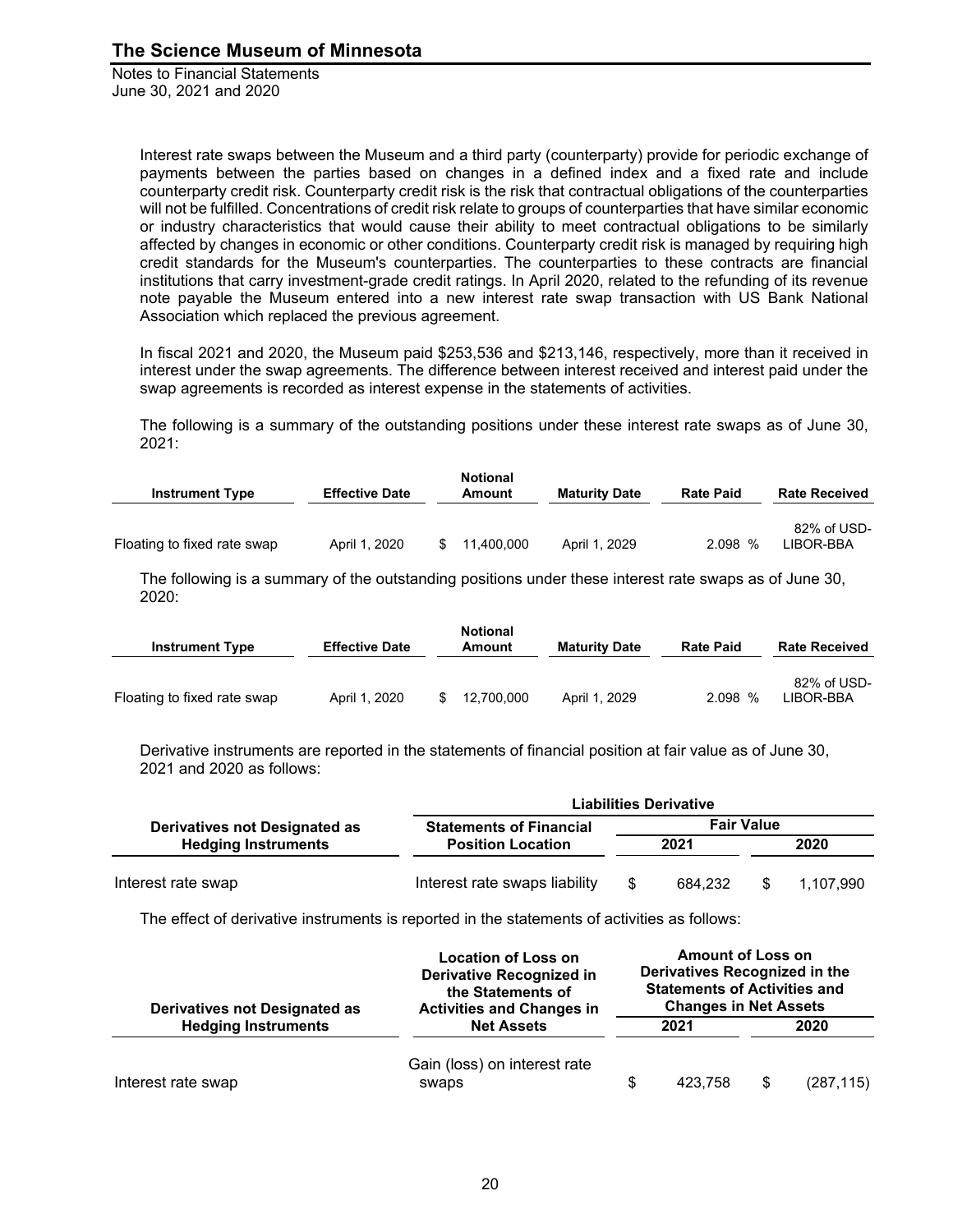Notes to Financial Statements June 30, 2021 and 2020

#### **9. Net Assets**

Net assets without donor restrictions are available for the following purposes at June 30:

|                            |   | 2021       | 2020             |
|----------------------------|---|------------|------------------|
| Undesignated               | S | 1.453.006  | \$<br>(810, 571) |
| Board designated endowment |   | 12,172,853 | 11,761,597       |
| Designated                 |   | 3,575,609  | 3,405,680        |
| Property and equipment     |   | 60,211,290 | 63,890,399       |
|                            |   | 77,412,758 | 78,247,105       |

Net assets with donor restrictions are available for the following purposes at June 30:

|                             | 2021       |     | 2020       |
|-----------------------------|------------|-----|------------|
| Restricted in perpetuity    | 20,789,468 | \$. | 20,517,414 |
| Time restricted - endowment | 14,675,966 |     | 8,415,488  |
| Time restricted - other     | 1,099,033  |     | 1,868,585  |
| Purpose restricted          | 3,653,118  |     | 3,754,122  |
|                             | 40,217,585 |     | 34,555,609 |

Net assets restricted in perpetuity include assets whose use by the Museum is limited by donor-imposed stipulations that neither expire by passage of time nor can be fulfilled or otherwise removed by actions of the Museum. Purpose restricted net assets include assets with donor-imposed purpose restrictions. Time restricted net assets include pledges and long-term investments with donor-imposed restrictions awaiting appropriation.

#### **10. Endowment**

The Museum's endowment consists of 23 individual funds established for a variety of purposes. Its endowment includes both donor-restricted endowment funds and funds designated by the governing board to function as endowments. As required by GAAP, net assets associated with endowment funds, including funds designated by the governing board to function as endowments, are classified and reported based on the existence or absence of donor-imposed restrictions.

#### **Interpretation of Relevant Law**

The Museum's governing board has interpreted the Minnesota enacted version of Uniform Prudent Management of Institutional Funds Act (UPMIFA) as allowing the Museum to appropriate for expenditure or accumulate so much of an endowment fund as the Museum determines is prudent for the uses, benefits, purposes and duration for which the endowment fund is established, subject to the intent of the donor as expressed in the gift instrument. Unless stated otherwise in the gift instrument, the assets in an endowment fund shall be donor-restricted assets until appropriated for expenditure by the governing board. See Note 1 for further information on net asset classification.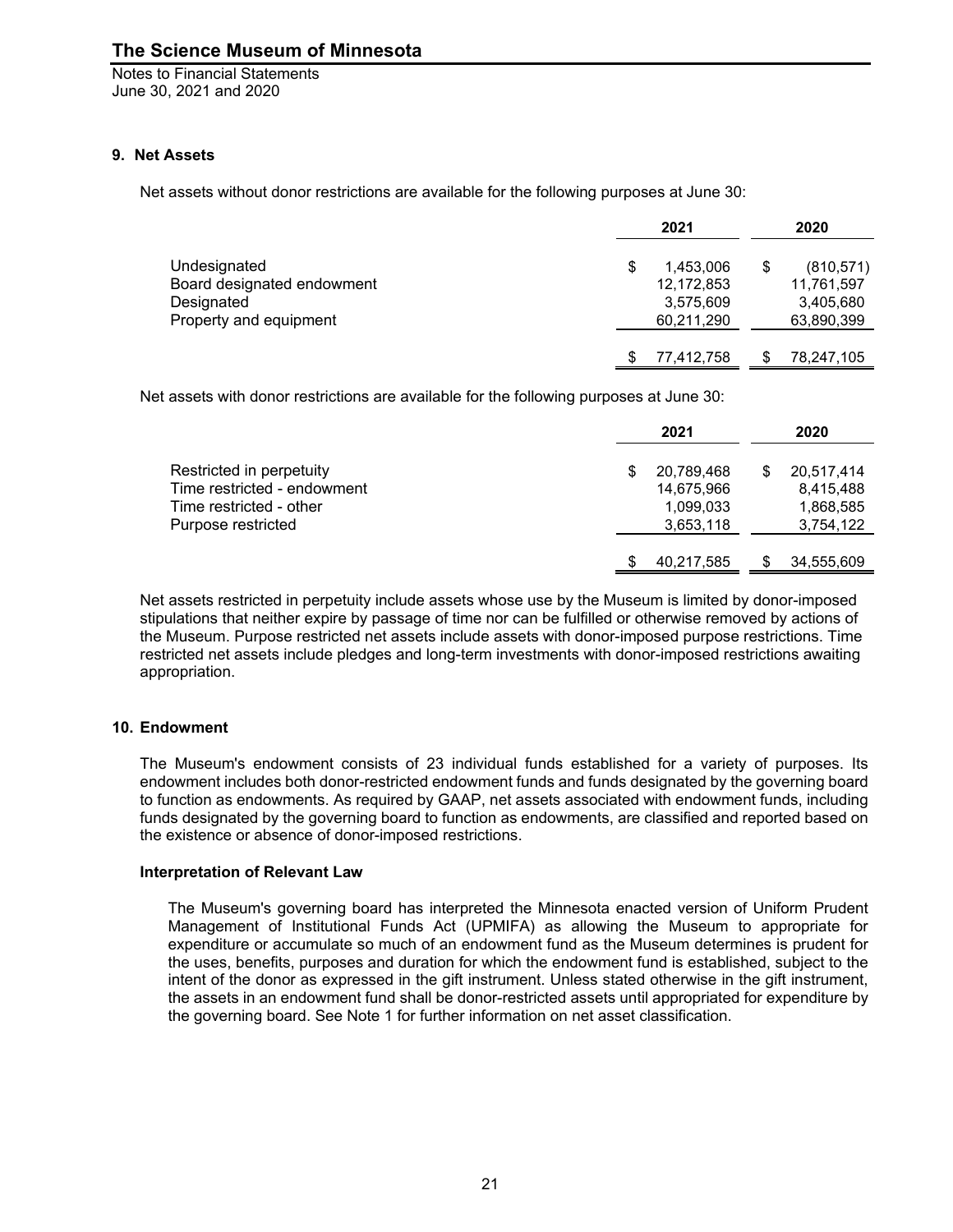> The remaining portion of the donor-restricted endowment fund that is not classified as restricted in perpetuity is classified as donor restricted net assets until those amounts are appropriated for expenditure by the Museum in a manner consistent with the standard of prudence prescribed by UPMIFA. In accordance with UPMIFA, the Museum considers the following factors in making a determination to appropriate or accumulate donor-restricted endowment funds:

- 1. The duration and preservation of the fund
- 2. The purposes of the Museum and the donor-restricted endowment fund
- 3. General economic conditions
- 4. The possible effect of inflation and deflation
- 5. The expected total return from income and the appreciation of investments
- 6. Other resources of the Museum
- 7. The investment policies of the Museum

Endowment net asset composition by type of fund consists of the following as of June 30, 2021:

|                                                                |   | <b>Without Donor</b><br><b>Restrictions</b> |    | <b>With Donor</b><br><b>Restrictions</b> | Total |                          |  |
|----------------------------------------------------------------|---|---------------------------------------------|----|------------------------------------------|-------|--------------------------|--|
| Donor-restricted endowment funds<br>Designated endowment funds | S | ۰<br>12,172,853                             | S. | 35.465.434                               |       | 35,465,434<br>12,172,853 |  |
| Total endowment net assets                                     |   | 12.172.853                                  |    | 35,465,434                               |       | 47,638,287               |  |

Endowment net asset composition by type of fund consists of the following as of June 30, 2020:

|                                                                |   | <b>Without Donor</b><br><b>Restrictions</b> |  | <b>With Donor</b><br><b>Restrictions</b> | Total |                          |  |
|----------------------------------------------------------------|---|---------------------------------------------|--|------------------------------------------|-------|--------------------------|--|
| Donor-restricted endowment funds<br>Designated endowment funds | S | 11,761,597                                  |  | 28.932.902<br>-                          |       | 28,932,902<br>11,761,597 |  |
| Total endowment net assets                                     |   | 11,761,597                                  |  | 28,932,902                               |       | 40.694.499               |  |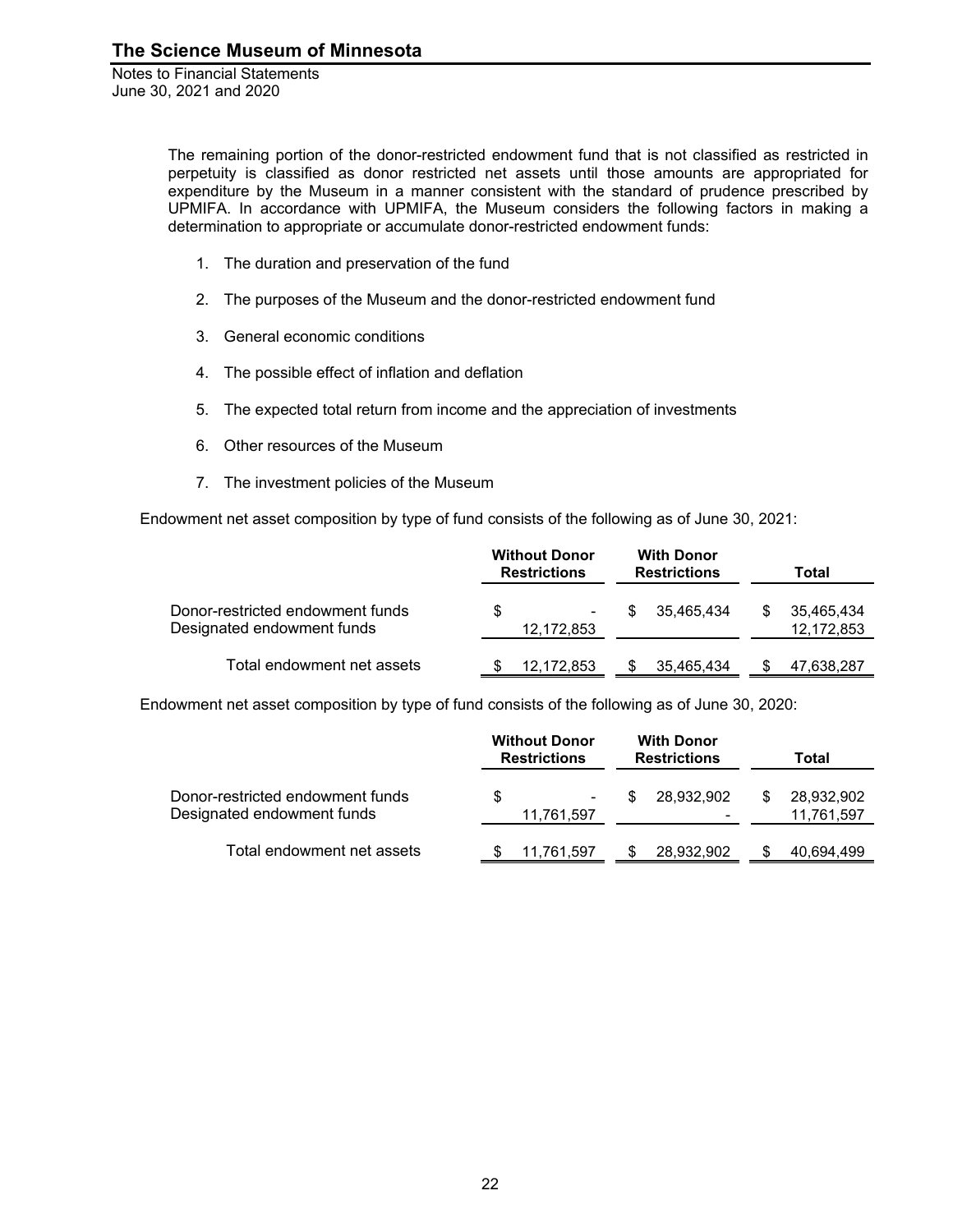Notes to Financial Statements June 30, 2021 and 2020

Changes in endowment net assets for the year ended June 30, 2021 are as follows:

|                                                                                             |    | <b>Without Donor</b><br><b>Restrictions</b> |   | <b>With Donor</b><br><b>Restrictions</b> | Total |               |  |
|---------------------------------------------------------------------------------------------|----|---------------------------------------------|---|------------------------------------------|-------|---------------|--|
| Endowment net assets, June 30, 2020<br>Investment return:<br>Net appreciation, realized and | \$ | 11,761,597                                  | S | 28.932.902                               | \$    | 40.694.499    |  |
| unrealized                                                                                  |    | 3,103,519                                   |   | 7,521,771                                |       | 10,625,290    |  |
| Contributions                                                                               |    | 446.649                                     |   | 2,500                                    |       | 449.149       |  |
| Appropriation of endowment assets for                                                       |    |                                             |   |                                          |       |               |  |
| expenditure, spending policy                                                                |    | (963, 912)                                  |   | (1,261,293)                              |       | (2,225,205)   |  |
| Other approved endowment draws                                                              |    | (2, 175, 000)                               |   |                                          |       | (2, 175, 000) |  |
| Other changes:                                                                              |    |                                             |   |                                          |       |               |  |
| Change in beneficial interest in trusts                                                     |    |                                             |   | 269,554                                  |       | 269,554       |  |
| Endowment net assets, June 30, 2021                                                         |    | 12.172.853                                  |   | 35.465.434                               |       | 47.638.287    |  |

Changes in endowment net assets for the year ended June 30, 2020 are as follows:

|                                                                                                    | <b>Without Donor</b><br><b>Restrictions</b> |                      | <b>With Donor</b><br><b>Restrictions</b> |                  | Total              |  |
|----------------------------------------------------------------------------------------------------|---------------------------------------------|----------------------|------------------------------------------|------------------|--------------------|--|
| Endowment net assets, June 30, 2019<br>Investment return:<br>Net appreciation (loss), realized and | S                                           | 15.253.065           | \$                                       | 29.621.686       | \$<br>44.874.751   |  |
| unrealized<br>Contributions                                                                        |                                             | (234,623)<br>278.807 |                                          | 525.982<br>8.800 | 291,359<br>287.607 |  |
| Appropriation of endowment assets for<br>expenditure, spending policy                              |                                             | (1, 135, 652)        |                                          | (1,217,344)      | (2,352,996)        |  |
| Other approved endowment draws<br>Other changes:                                                   |                                             | (2,400,000)          |                                          |                  | (2,400,000)        |  |
| Change in beneficial interest in trusts                                                            |                                             |                      |                                          | (6, 222)         | (6,222)            |  |
| Endowment net assets, June 30, 2020                                                                |                                             | 11,761,597           |                                          | 28,932,902       | 40,694,499         |  |

#### **Funds with Deficiencies**

From time to time, the fair value of assets associated with individual donor restricted endowment funds may fall below the level that the donor or UPMIFA requires the Museum to retain as a fund of perpetual duration. Deficiencies result from unfavorable market fluctuations that occurred after the investment of new permanently restricted contributions and continued appropriation for certain programs that was deemed prudent by the governing board. Management has deemed it prudent to spend from funds with deficiencies with the expectation that future earnings will offset these deficiencies. No deficiencies of this nature were reported as of June 30, 2021 and 2020.

#### **Return Objectives and Risk Parameters**

The Museum has adopted investment and spending policies for endowment assets that attempt to provide a predictable stream of funding to programs supported by its endowment while seeking to increase the real purchasing power of the endowment assets over time. Endowment assets include those assets of donor-restricted funds that the Museum must hold in perpetuity or for a donor-specified period(s) as well as designated funds. Under this policy, as approved by the governing board, the endowment assets are invested in a manner that is intended to produce results that meet or exceed the guideline of spending plus the Consumer Price Index over the long-term to support the mission of the Museum in perpetuity. Actual returns in any year may vary from this amount.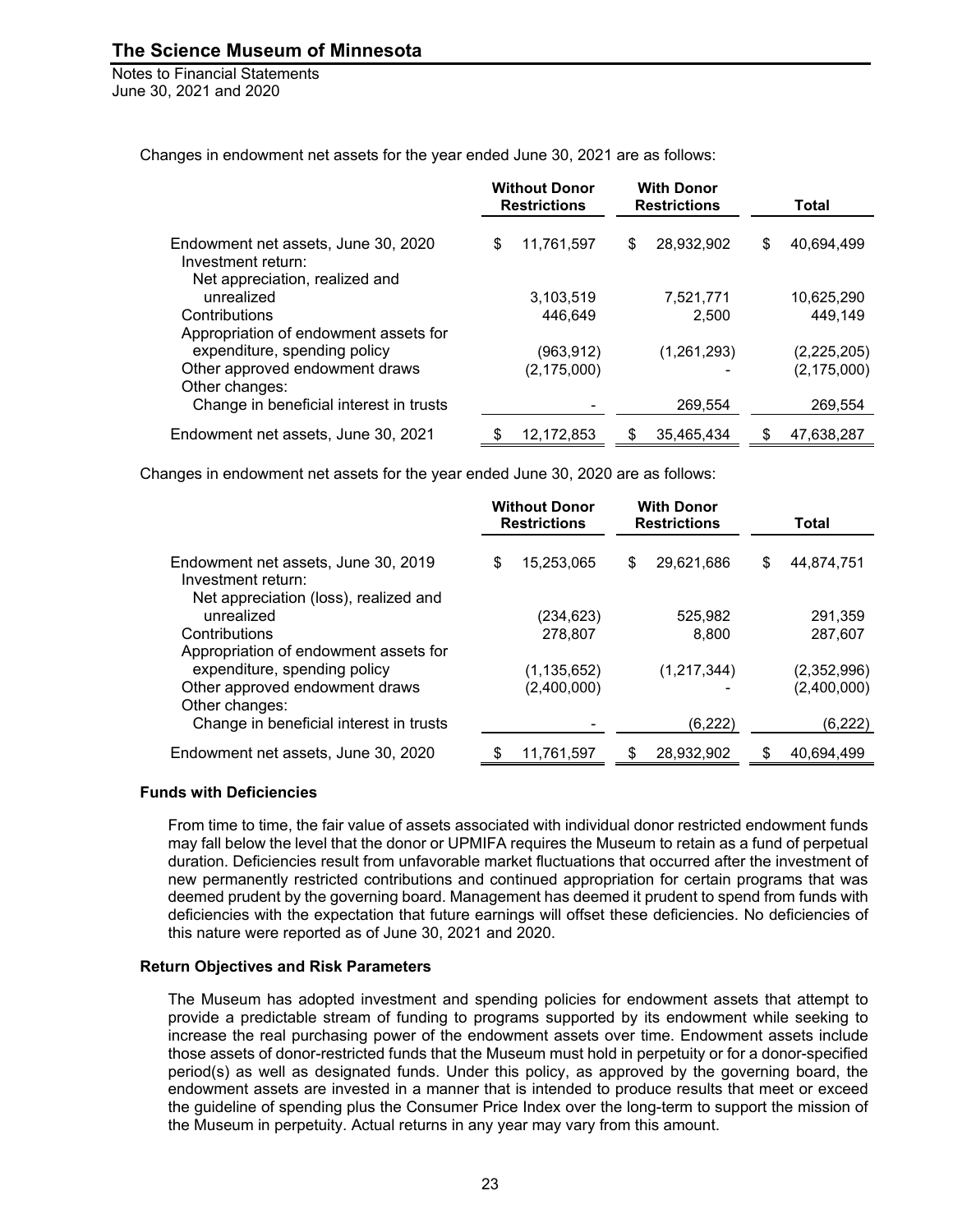#### **Strategies Employed for Achieving Objectives**

To satisfy its long-term rate-of-return objectives, the Museum relies on a total return strategy in which investment returns are achieved through both capital appreciation (realized and unrealized) and current yield (interest and dividends). The Museum targets a diversified asset allocation that places a greater emphasis on equity-based investments and fund of hedge funds to achieve its long-term return objectives within prudent risk constraints.

#### **Spending Policy and How the Investment Objectives Relate to Spending Policy**

The Museum has a policy of appropriating for distribution each year 4 percent to 6 percent of its endowment fund's average fair value over the prior 20 quarters through the calendar year-end preceding the fiscal year in which the distribution is planned. In establishing this policy, the Museum considered the long-term expected return on its endowment. Accordingly, over the long term, the Museum expects the current spending policy to allow its endowment to grow at an average of 2 percent to 4 percent annually. This is consistent with the Museum's objective to maintain the purchasing power of the endowment assets held in perpetuity or for a specified term as well as to provide additional real growth through new gifts and investment return. During fiscal 2020, \$1,400,000 was drawn from the board designated endowment for the building preservation project. On March 18, 2020, the Museum approved an emergency draw from the board designated endowment of \$2,000,000 in response to the economic impact of COVID-19 and anticipated Museum operations shutdown. Of this approved amount, the Museum drew \$1,000,000 for Museum operations. On December 17, 2020, the Museum approved an incremental draw from the board designated endowment of \$3,000,000 in response to the re-closure of the Museum. Of this approved amount, the Museum drew \$2,175,000 for Museum operations.

#### **11. Concentrations of Credit Risk**

Financial instruments that potentially subject the Museum to concentrations of credit risk consist principally of cash and cash equivalents, accounts receivable and investments. Cash and cash equivalents in excess of federally insured limits are subject to the usual risks of balances in excess of those limits. The majority of the Museum's cash and cash equivalents are on deposit with a single bank. Investments are diversified in order to limit credit risk. Investments are generally placed in a variety of managed funds administered by different investment managers in order to limit credit risk. In addition, the Museum receives a substantial amount of grants either direct or passed through other organizations from the federal government. These programs are subject to audit by governmental agencies. A significant reduction in the level of this support, if this were to occur, could have an adverse effect on the Museum's programs and activities.

#### **12. Leases**

The Museum has entered into various operating leases for office and warehouse space through fiscal year 2022. The Museum is responsible for all operating costs associated with the leased space. The Museum also rents films from other museums and organizations, which are expensed.

Total rent and lease expense was \$142,827 and \$138,911 for the years ended June 30, 2021 and 2020, respectively.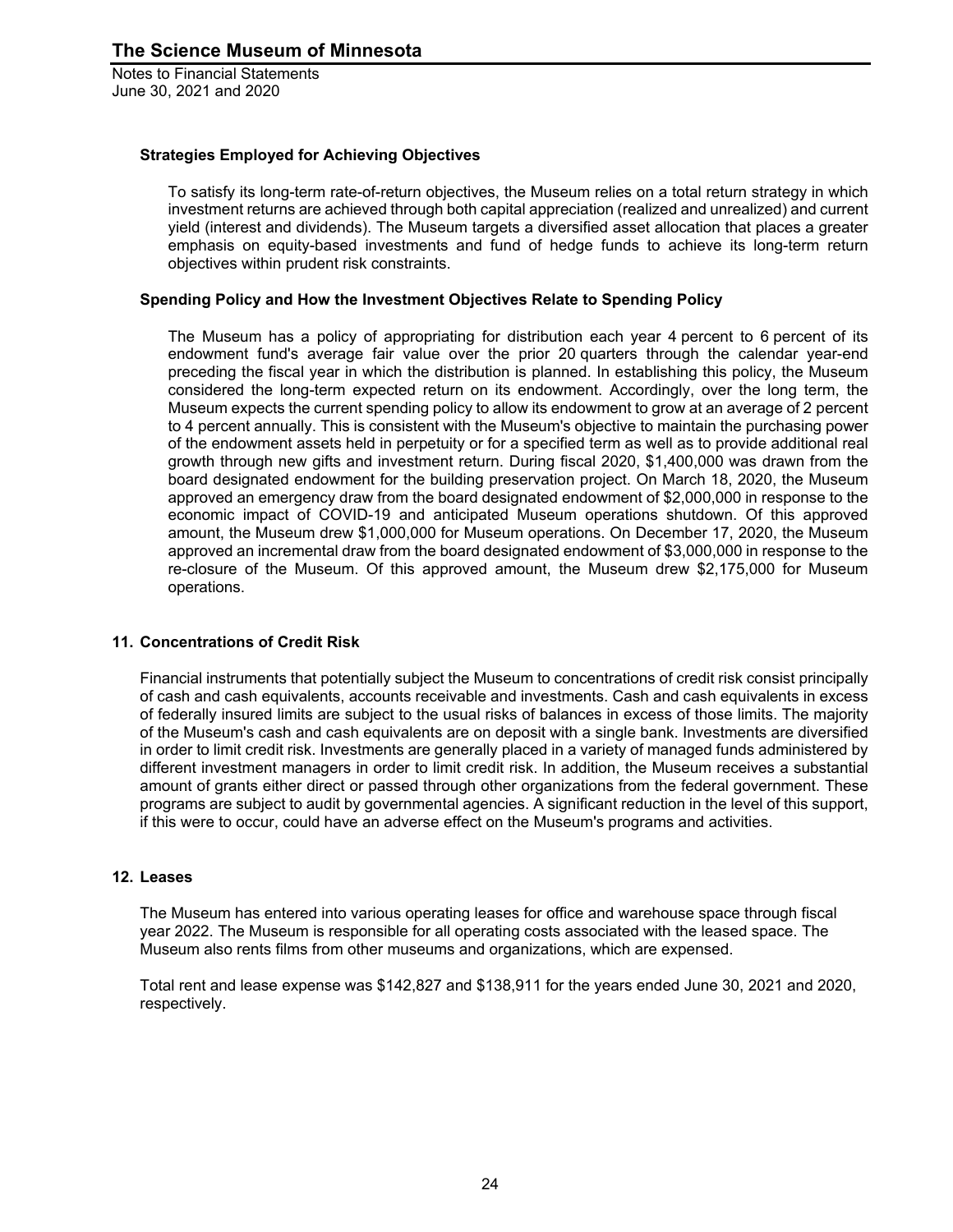Notes to Financial Statements June 30, 2021 and 2020

> The following is a schedule of future minimum lease payments required under noncancellable operating leases as of June 30, 2021:

| Years ending June 30:   |               |
|-------------------------|---------------|
| 2022                    | \$<br>117,825 |
| 2023                    | 119,700       |
| 2024                    | 123,375       |
| 2025                    | 126,000       |
| 2026                    | 129,675       |
| 2027                    | 55,125        |
| Total lease commitments | \$<br>671,700 |

In 2020, the Museum entered into a five-year lease for equipment with annual payments of \$166,466 and an implicit interest rate of 3.9 percent, which is classified as a capital lease. The Museum was obligated to pay costs of insurance, taxes, repairs and maintenance pursuant to the terms of the leases.

Property and equipment include the following amounts for equipment held under capital lease at June 30:

|                                            |   | 2021                  | 2020 |                     |  |
|--------------------------------------------|---|-----------------------|------|---------------------|--|
| Equipment<br>Less accumulated amortization | S | 772.145<br>(231, 643) | S    | 772.145<br>(77,215) |  |
| Total equipment under capital lease, net   |   | 540,502               |      | 694,930             |  |

Amortization expense is included in depreciation expense in the statement of activities.

The capital lease obligation consist of the following at June 30:

| Present value of minimum lease payments<br>Less current portion | 462.835<br>(148, 415) |
|-----------------------------------------------------------------|-----------------------|
| Long-term portion                                               | 314.420               |

Future minimum lease commitments under the capital lease for the years ended June 30, consist of the following:

| 2022<br>2023<br>2024 |                                         | \$ | 166,466<br>166,466<br>166,464 |
|----------------------|-----------------------------------------|----|-------------------------------|
|                      | Total                                   |    | 499,396                       |
|                      | Less amount representing interest       |    | (36,561)                      |
|                      | Present value of minimum lease payments | S. | 462,835                       |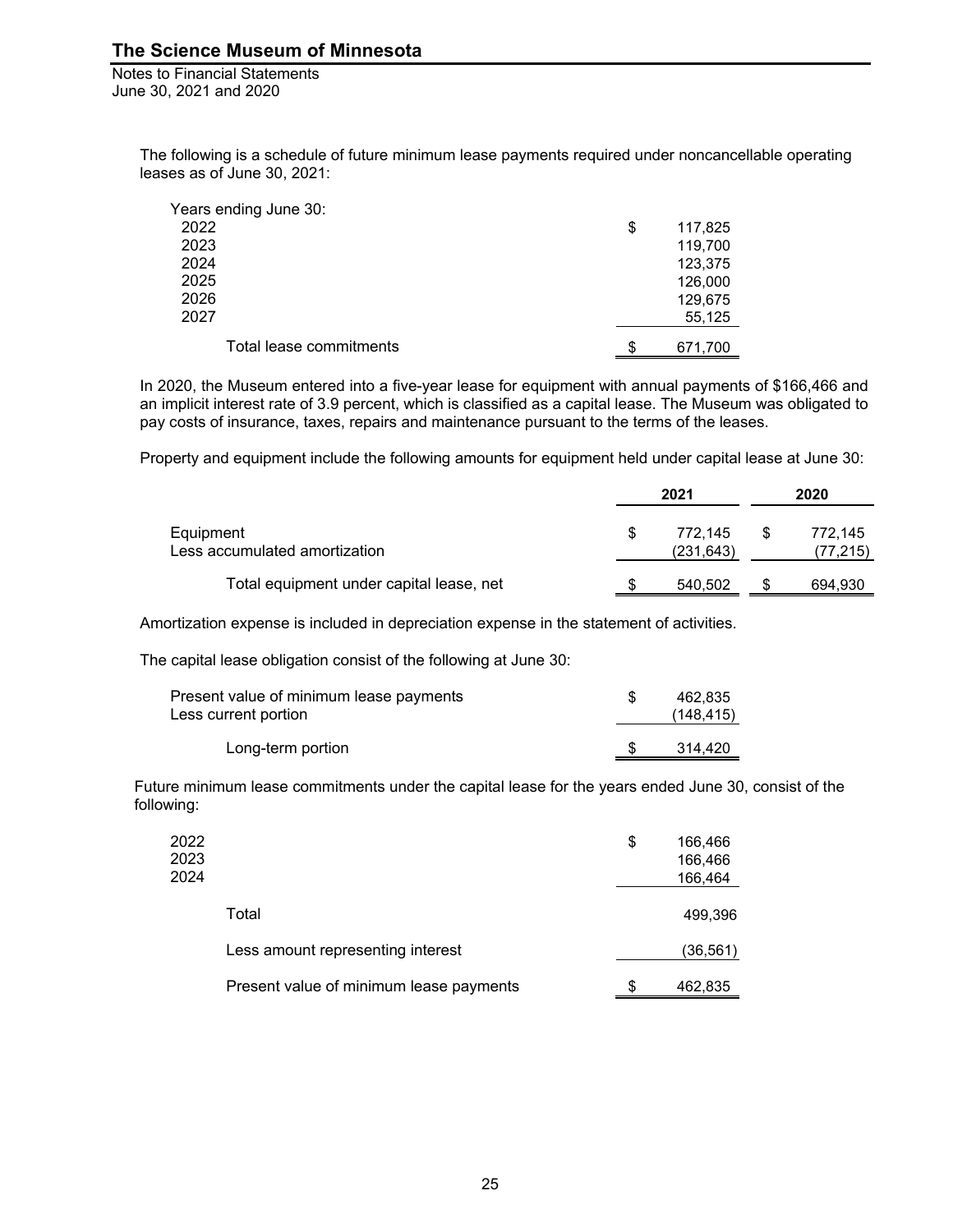Notes to Financial Statements June 30, 2021 and 2020

#### **13. Functional Expenses**

The Museum's expenses for the year ended June 30, 2021 are classified functionally as follows:

|                                                  | Program          | <b>Management</b><br>and General | <b>Fundraising and</b><br><b>Development</b> |           | Total            |  |
|--------------------------------------------------|------------------|----------------------------------|----------------------------------------------|-----------|------------------|--|
| Salaries and benefits                            | \$<br>12,173,997 | \$<br>3,086,921                  | \$                                           | 1.559.814 | \$<br>16,820,732 |  |
| Utilities, maintenance, print and<br>supplies    | 1,718,167        | 320,212                          |                                              | 60,490    | 2,098,869        |  |
| Marketing and advertising                        | 533,902          |                                  |                                              |           | 533,902          |  |
| Travel, professional<br>development and meetings | 118,710          | 20,733                           |                                              | 1,892     | 141,335          |  |
| <b>Professional services</b>                     | 1,186,489        | 530,759                          |                                              | 179,681   | 1,896,929        |  |
| Fabrication and exhibits                         | 2,284,768        |                                  |                                              |           | 2,284,768        |  |
| Depreciation                                     | 6.023.027        | 52,863                           |                                              | 42.291    | 6,118,181        |  |
| Interest                                         | 468,611          | 5,992                            |                                              | 4,794     | 479,397          |  |
| Cost of goods sold                               | 139,108          |                                  |                                              |           | 139,108          |  |
| Other                                            | 467,982          | 45,253                           |                                              | 20,217    | 533,452          |  |
| Total                                            | \$<br>25,114,761 | \$<br>4,062,733                  | S                                            | 1,869,179 | \$<br>31,046,673 |  |

The Museum's expenses for the year ended June 30, 2020 are classified functionally as follows:

|                                               | Program          |    | <b>Management</b><br>and General | <b>Fundraising and</b><br><b>Development</b> |           | <b>Total</b> |            |
|-----------------------------------------------|------------------|----|----------------------------------|----------------------------------------------|-----------|--------------|------------|
| Salaries and benefits                         | \$<br>15,378,447 | \$ | 3,554,570                        | \$                                           | 1,530,505 | \$           | 20,463,522 |
| Utilities, maintenance, print and<br>supplies | 2,007,409        |    | 439,115                          |                                              | 121,438   |              | 2,567,962  |
| Marketing and advertising                     | 1,072,113        |    |                                  |                                              |           |              | 1,072,113  |
| Travel, professional                          |                  |    |                                  |                                              |           |              |            |
| development and meetings                      | 461,153          |    | 59,743                           |                                              | 23,439    |              | 544,335    |
| <b>Professional services</b>                  | 1.541.773        |    | 519,676                          |                                              | 170,213   |              | 2,231,662  |
| Fabrication and exhibits                      | 2,500,561        |    |                                  |                                              |           |              | 2,500,561  |
| Depreciation                                  | 5,986,675        |    | 49,485                           |                                              | 39,588    |              | 6,075,748  |
| Interest                                      | 637,381          |    | 8,151                            |                                              | 6,521     |              | 652,053    |
| Cost of goods sold                            | 315,052          |    |                                  |                                              |           |              | 315,052    |
| Other                                         | 1,293,043        |    | 81,940                           |                                              | 98,778    |              | 1,473,761  |
| Total                                         | \$<br>31,193,607 | S  | 4,712,680                        | \$                                           | 1,990,482 | \$           | 37,896,769 |

#### **14. Contingencies**

The Museum is subject to the usual contingencies in the normal course of operations relating to the performance of its task under it various services it offers. In the opinion of management, the ultimate settlement of litigation, claims and disputes in process will not be material to the consolidated financial position of the Museum.